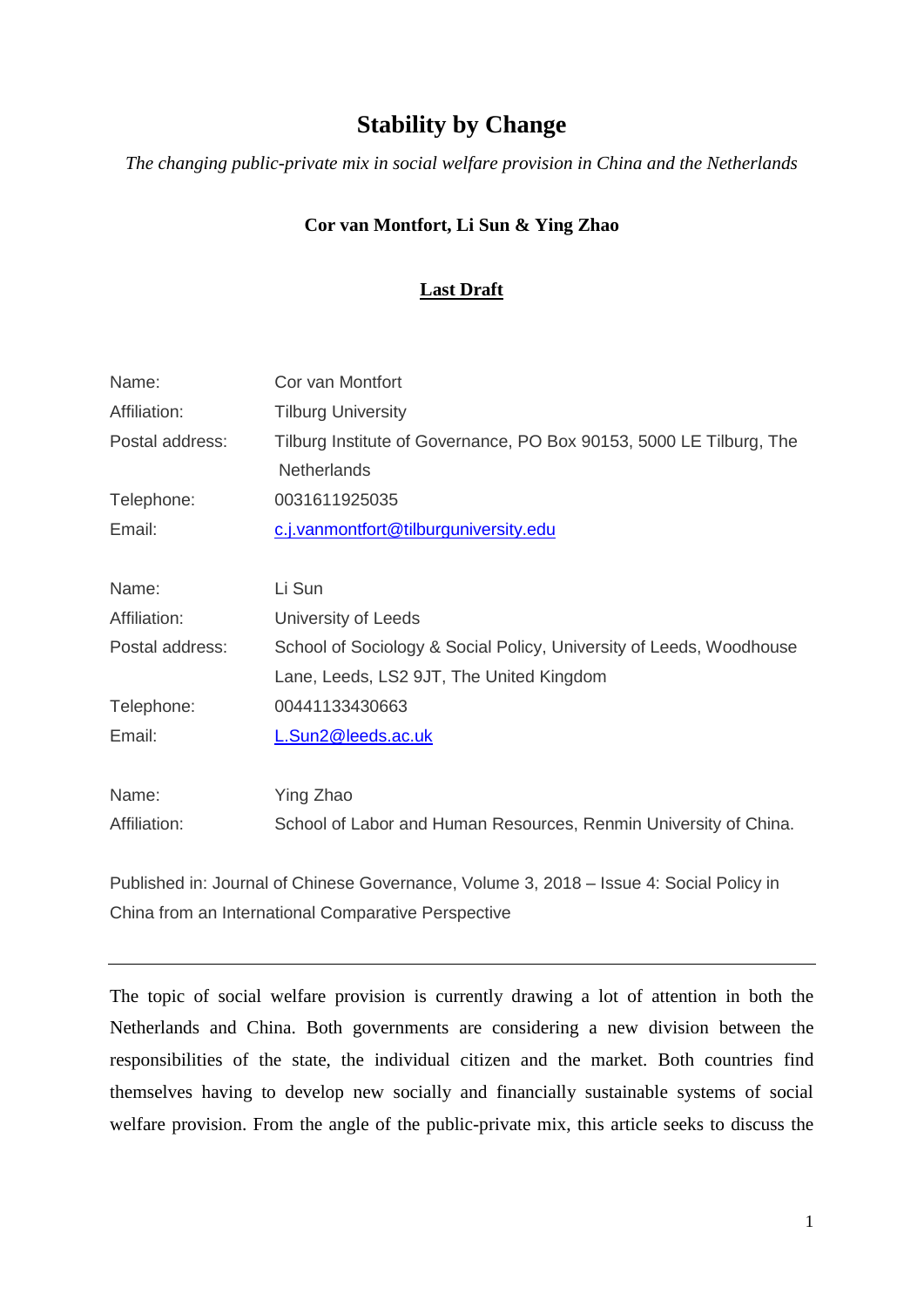institutional evolution of systems of social welfare provision in the Netherlands and China, with a focus on health care, social housing, and pension provision/elderly care.

The public-private mix refers to four distinguishable 'levels' which can be identified in the public-private dimension: systems, organizations, partnerships and values. Despite cultural differences, the long history of a mixed public – private tradition in the Netherlands could prove a source of inspiration in the Chinese context in several different ways. Firstly, the combination of an active government and an active private sector (civil society and private companies). Secondly a welfare system that is highly regulated by the government. And thirdly a bottom-up approach, which favours negotiations and puts more emphasis on processes, and in which projects take longer to plan and execute but that also creates support and legitimacy.

**Keywords** China, The Netherlands, Social welfare, public-private arrangements, hybrid organizations

## **1. Introduction**

Currently, the topic of social welfare provision is drawing a lot of attention in both the Netherlands and China. "Change" of current social welfare systems is needed in both countries due to the economic growth in China and the economic and financial crisis in the Netherlands, respectively<sup>1</sup>. Both governments should think about a new division between the responsibilities of the state, the individual citizen and the market. Both countries have to develop new socially and financially sustainable systems of social welfare provision. From the angle of public-private mix, this article seeks to discuss the institutional evolution of systems of social welfare provision in the Netherlands and China, with a focus on health care, social housing, and pension provision/elderly care.

Although the Netherlands and China are very different in the terms of demography, geography, history, institutions, and social-economic conditions, they have one in common: both are countries in transition with regard to social welfare provision. On the one hand,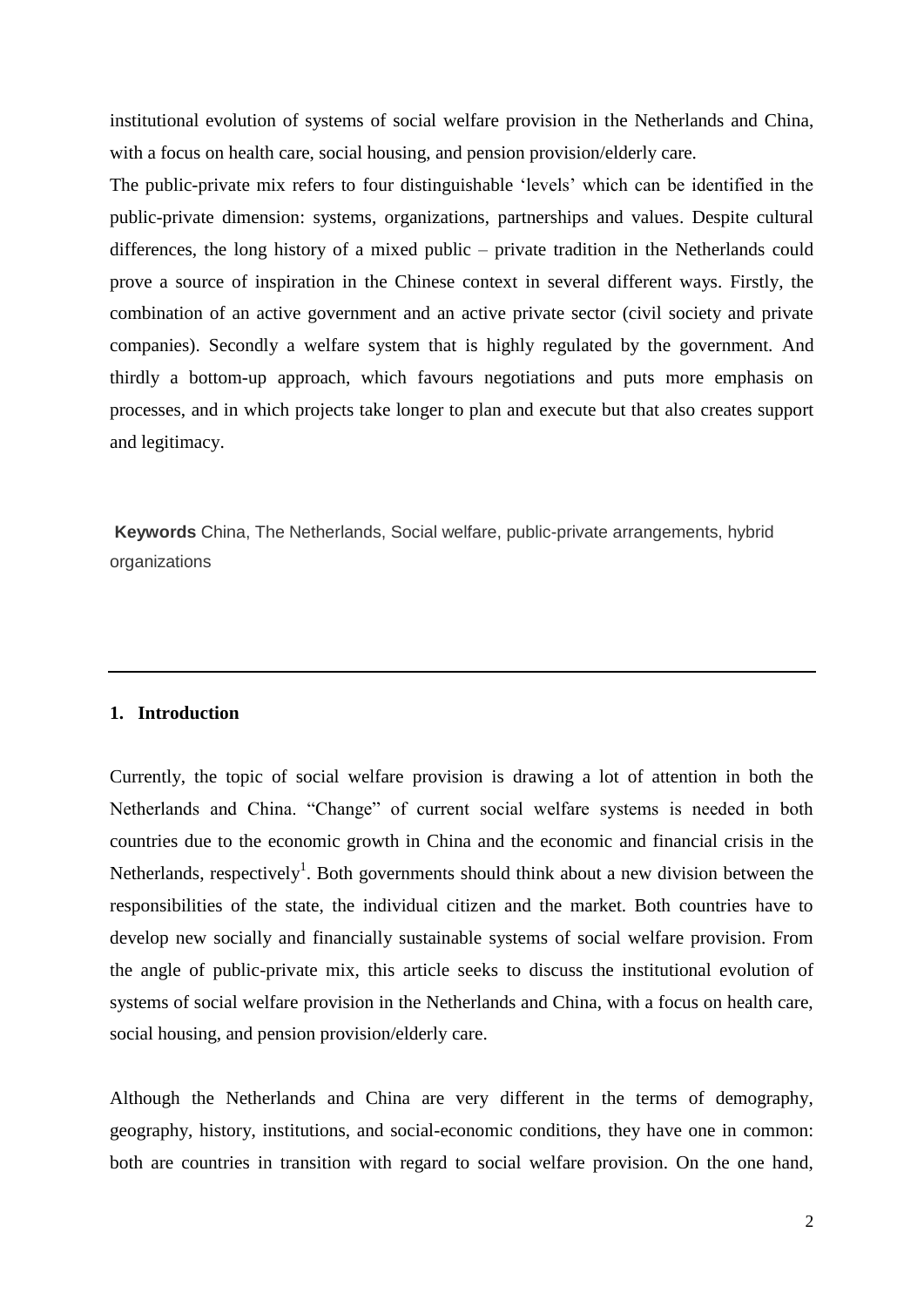China has experienced an annual GDP growth of 10 percent on average over the past three decades, making it the world's second largest economy in 2010. This has made it vital for all citizens to share in the benefits of this economic growth through social welfare provision, particularly the rapidly increasing ageing population which requires institutional changes in elderly care<sup>2</sup>. On the other hand, in the Netherlands the existing systems of welfare provision such as healthcare and elderly care have become too expensive to meet all the needs and demands, that is to say, the old and 'traditional' values of solidarity and equality are under pressure<sup>3</sup>. In additional, the crisis on the housing market in combination with a decreasing (even negative) economic growth as a result of the global recession of 2009 has led to calls for fundamental institutional reform.

In this context, the challenge for both countries is to build responsive, (financially) sustainable and efficient institutional frameworks for social welfare provision. This is necessary because responsiveness, sustainability, and efficiency are important (though not the only) preconditions for stable institutions. Furthermore, doing nothing is not an option since in the long run it will create problems with legitimacy and/or financial sustainability. The authors propose that an optimal approach should be one of "*stability by change*", which requires a rethinking of the public-private mix at all four levels we distinguish in the article: system, organization, partnerships and values.

Because of the complexity of social welfare provision, which includes various domains, and the research gap which we found to exist, the aim of the article is to shed light on this issue from the angle of public-private mix. Regardless, in order to make an in-depth comparison between both countries, more research needs to done in the future. This article includes three main parts, starting with an introduction on the realms of 'public' and 'private'. Next, social welfare provision in both the Netherlands and China is explained with a focus on publicprivate profiles, and the current systems under pressures are discussed as well. Lastly, we conclude this article and point out the perspectives for further research.

## **2. Public and private**

Few words are used as often in public administration research as the words 'public' and 'private'. Philosophers like Hannah Arendt or Jürgen Habermas already discussed these concepts and until today public debate is going on about what 'public' or 'private' means. To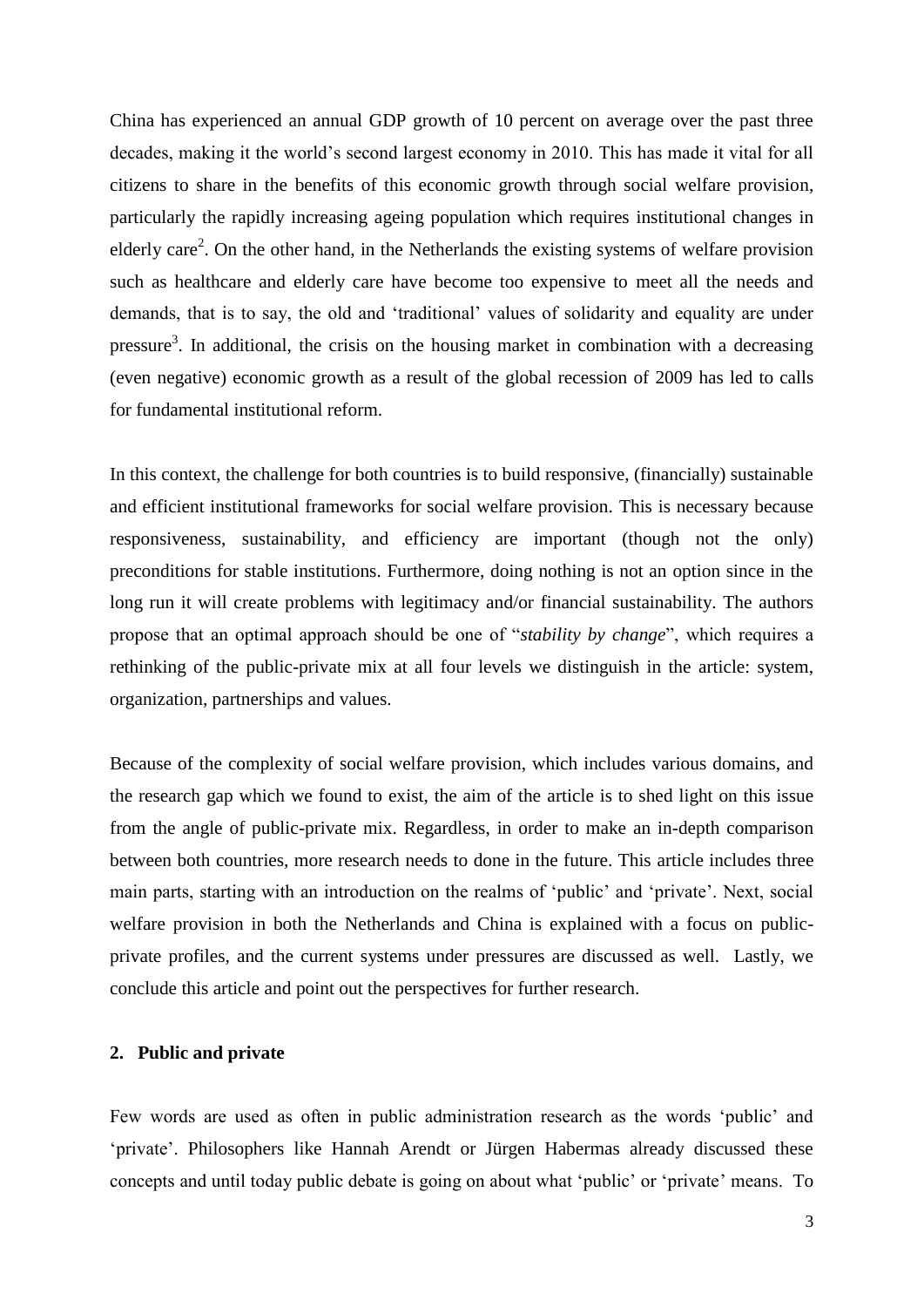what do they refer? When do we call an organization public or private? What's the criterion: the legal form, the nature of the activities, the dominant values? What is a public value? Is 'privacy' a public or a private value? And so  $on<sup>4</sup>$ . This article does not aim to extensively discuss the philosophical basis of the concepts of 'public' and 'private'. To distinguish between public and private however, in this article we focus on four 'levels' which can be identified in the public-private dimension. By doing so we believe to have created an elementary analytic tool with which to describe the developments in social welfare provision (see section 3 and 4). The levels we distinguish between are: systems, organizations, partnerships and values (figure 1).





A system can be public, private or mixed. We call a system public when the state is more dominant in regulation, financing and controlling the production and allocation of (social) goods. This is what Bozeman<sup>5</sup> calls 'publicness'<sup>6</sup>. Conversely, a system is private if the market or civil society takes the leading role in the production and allocation of these goods. Finally, a system is mixed if the state, civil society and market are all involved with the production and allocation and their respective roles and responsibilities are divided in such a way that the system is neither public nor private.

Not only systems, but also organizations can be public, private or mixed, which is also called 'hybrid'<sup>7</sup>. A totally public organization would be an organization completely financed by public funds (taxes, premiums, levies etc.), regulated and controlled by the state, and only carrying out public tasks. An organization becomes more hybrid as these public funds and public tasks are combined with gains from market activities and/or is regulated by rules set by the branch (see e.g. branch codes and codes of conducts of lawyers, advocates or doctors).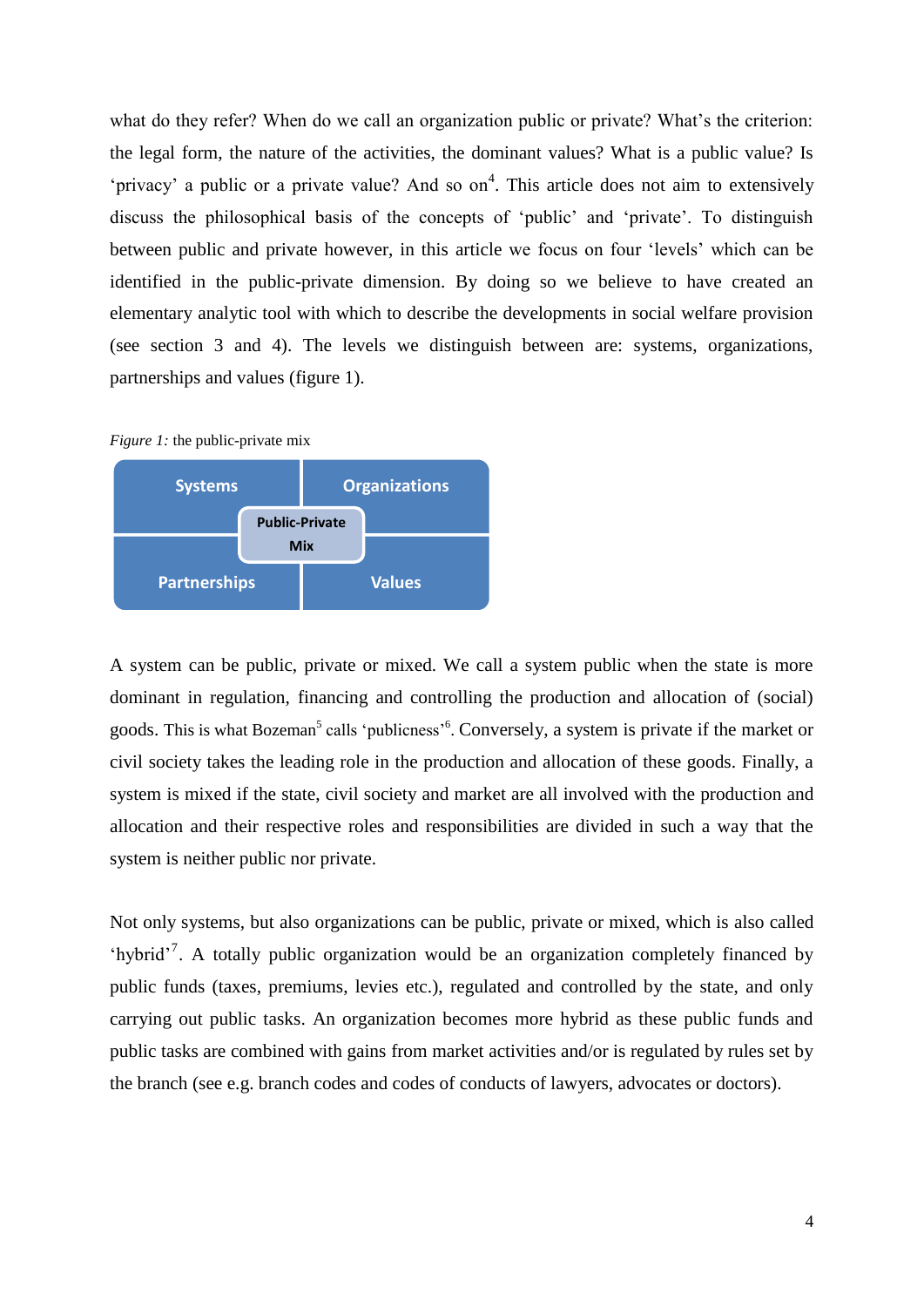When public and private parties choose to work together, this might result in public-private partnerships<sup>1</sup>. Within this category we can distinguish between partnerships between government and private enterprises and partnerships between governments and civil society (i.e. citizens and their organisations). In the partnerships between government and private enterprises it is common to differentiate between the concession model and the alliance model<sup>8</sup>.

The fourth perspective is that of values<sup>9</sup>. We can make a distinction between public and private values. Some values, like honesty, profitability, privacy or self-interest are (at least at a first glance) clearly private values, while other values such as accountability or legality appear to be clearly public values. However, this distinction between public and private values is in fact somewhat confusing since most values have both a public and a private dimension. Privacy for example can be seen as a private value in the sense that it is an individual right, but also as a public value as too much emphasis on the individual's right on privacy can be harmful to state security.

The relevance of the blurred line between private and public values is the determination whether an evolution in the dominant values has taken place in the sectors we describe. Has there been a shift from (public) values that are traditionally associated with the state or society to (private) values that are traditionally connected to the market? For example, has there been a shift from 'solidarity between generations' to 'being responsible for one's own life'? Or from accessibility to affordability? Or is it in fact the other way around?

## **3. The Netherlands**

## **3.1. Health care**

1

The Dutch health care system has its origins in the various private health insurance funds established at the end of the 19th century. These funds were very diverse, while some had the working class and trade unions work together, other funds were a joined initiative of commercial insurance companies and wealthy citizens, or arose from cooperation between e.g. doctors and pharmacists. Over the years many companies established their own health

 $<sup>1</sup>$  Although there are other forms of partnerships (i.e., Public-Public and Private-Private), this research focuses on</sup> the form of public-private.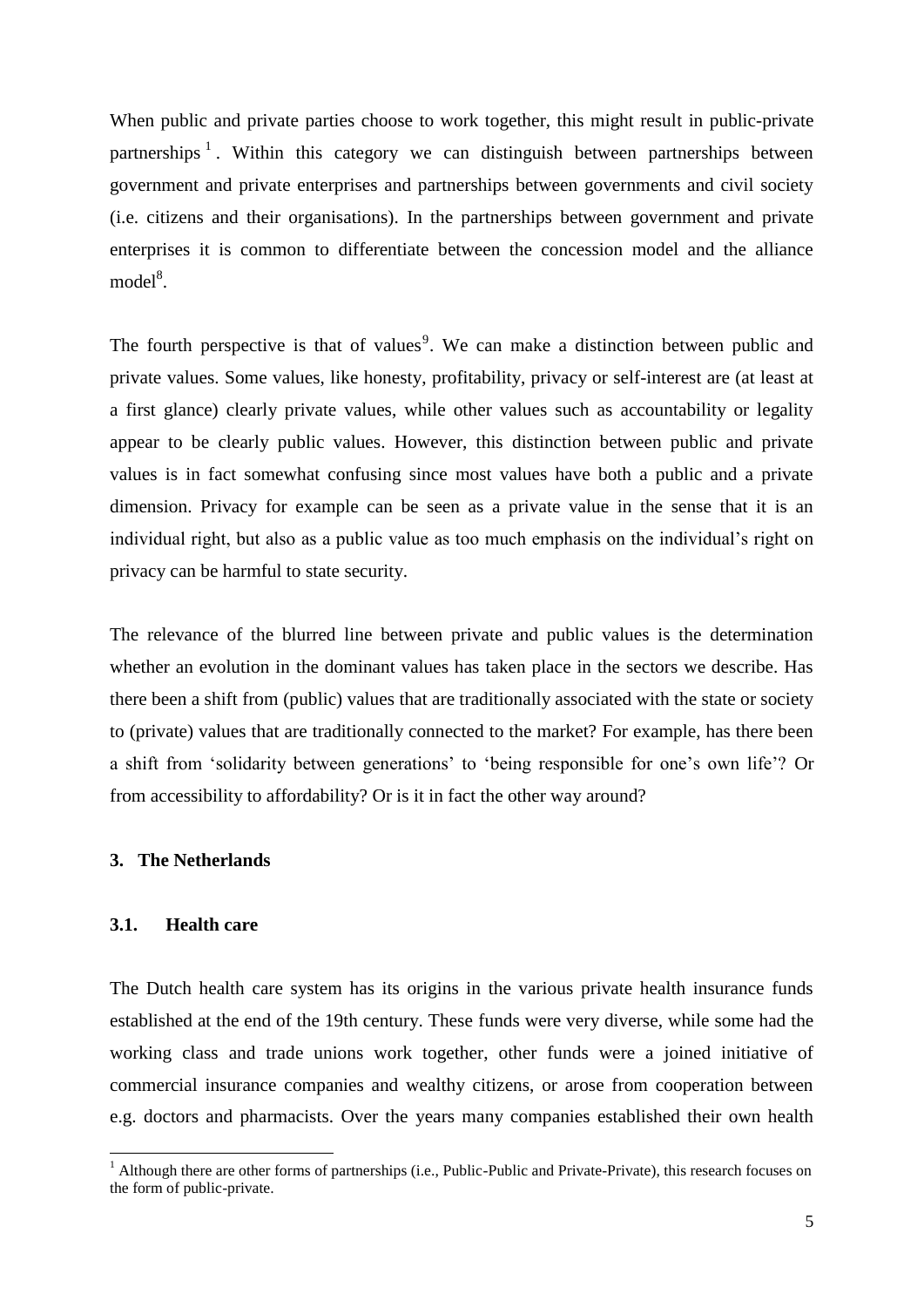insurance fund, while during the 20th century the system became increasingly regulated by the government as well as rules that came from within the sector (e.g. professional standards set by the union of doctors).

There is a compulsory basic health insurance for every citizen which provides coverage for basic health care provisions (like a consult from the family doctor or a surgery) are paid. Every year the government sets the cost and contents of this basis insurance coverage. Health care insurance companies are obliged to accept everybody for such a basic insurance, regardless of pre-existing conditions. People who cannot pay the premium are eligible for financial compensation from the government ('health care benefits').

In addition to this basic health insurance provision people can make a personal choice to pay extra for a more extensive insurance coverage. The health care insurances (basic and additional) are offered by a number of private health insurance companies who compete with each other. The health care insurance companies contract health suppliers (e.g. hospitals or doctors) on the basis of price and quality. So (at least in theory) there are two markets: the market on which insurance companies compete with each other and try to get new clients, and the market on which insurance companies negotiate in the name of their clients with health care suppliers to get services provided at a good quality and a good price.

Promoting public health is defined in the Dutch Constitution as a public task for the government. The government does so by creating a strictly regulated hybrid system (a) in which compulsory elements (e.g. the obligation for people to be insured) are mixed with free choice and own financial risks for citizens, (b) in which competition goes together with rules to prevent exclusion and discrimination and (c) in which prices for medicines and treatments are partly set by the government and partly the result of competition between health care insurance companies and suppliers on the health care markets.

As for the system for elderly care, for those elderly who are in need of a substantial care and therefore can no longer live on their own in their own house, there are nursing homes in which provisions for living and care are combined. These homes are paid for from a national insurance ('the Exceptional Medical Expenses Act') for which every citizen in the Netherlands pays a financial contribution. In this way a certain form of solidarity between the young and old, and between the healthy and those in need of care, is guaranteed. The Dutch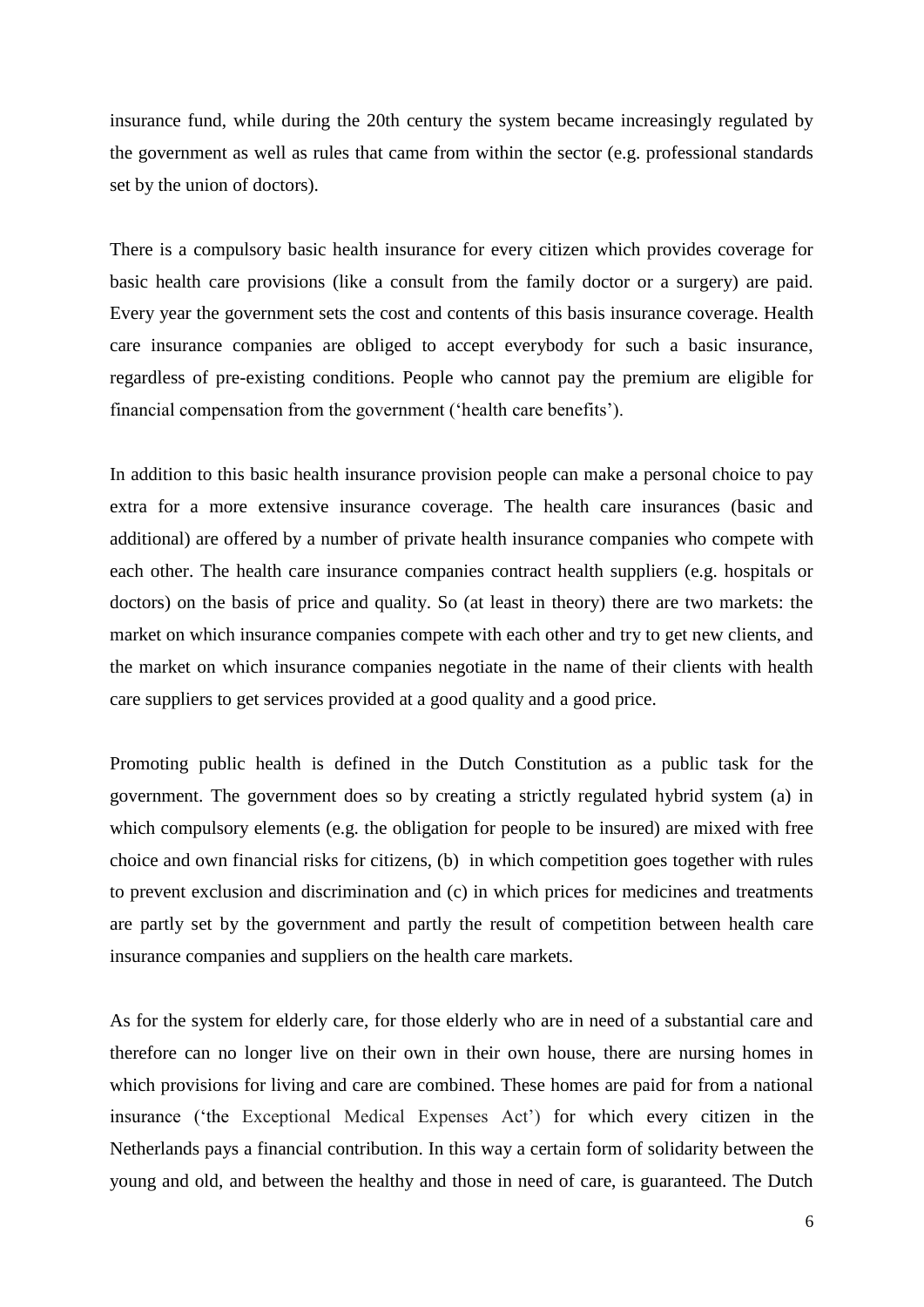government has implemented significant reforms in the elderly care system: elderly have to stay in their own homes longer and receive care at home longer before being able to go to a nursing home (until living at their own has become too dangerous). Additionally, some responsibilities for elderly care are decentralized from the national government to the local authorities. Furthermore, the provisions for care and living are separated so that elderly can 'live where they want' and can buy their 'care at home'. In the long run most of the traditional nursing homes will disappear. Finally, in the future the role of family and neighbours in the care for elderly is expected to become increasingly important, as caregiving is becoming increasingly financially unsustainable. Thus government policy is aimed for a part on a shift from professional care towards a care provided by volunteers (the civil society).

The public values that are currently at issue in the Dutch health care system are quality, access and affordability (individual level) and financial sustainability (system level).

## **3.2. Pension provision**

When citizens in the Netherlands have reached the age of 67 (this will be incrementally raised to 70 in the future) they have the right to receive an old age pension. This pension consists of three 'pillars' which provide part of the monthly retirement pension. First, part of the pension is paid by the state; this is a small 'basic income' for all elderly, regardless of employment and income. The second part of the pension is paid for by both the employer and employee, as during the working life cycle of the employee both make contributions into a 'moneybox' out of which this additional part of the pension is then paid. The third pillar is voluntary and consists of the savings and interests of individual people, which for example might have been invested in tax exempted annuity policies.

The 'moneybox' from the second pillar is managed by pension funds, which invest their clients' money and try to get good return on their investments. Pension funds are legally obligated to have a coverage ratio of more than 100 percent to ensure that they can fulfil their future obligations. The first pension funds that were connected to specific companies emerged at the end of the  $19<sup>th</sup>$  century as a private initiative. At the start of the  $20<sup>th</sup>$  century 'sectorial' pension funds emerged, such as a fund for people employed in the health care sector or a fund for public servants.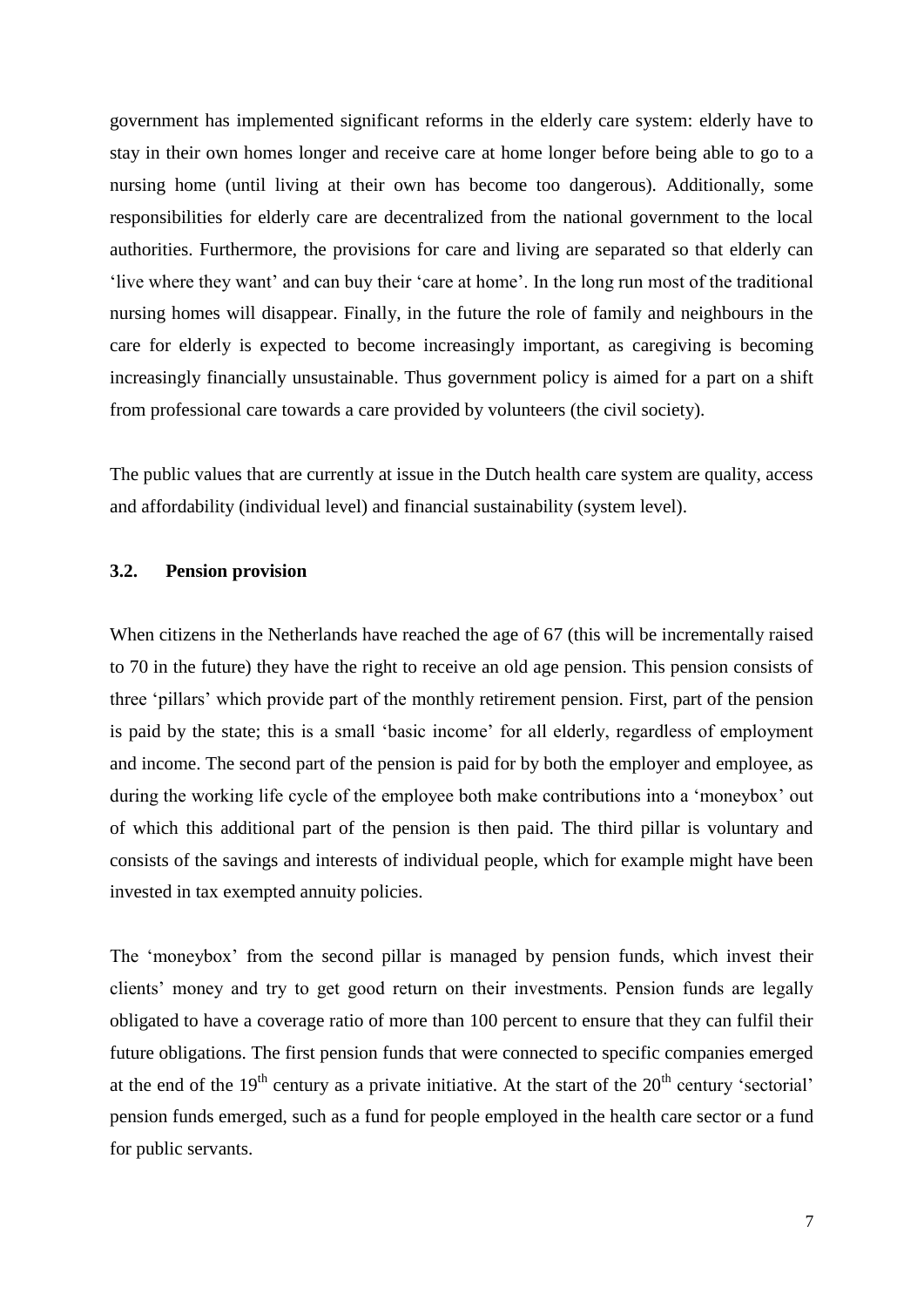Like the health care sector, the pension sector is also very hybrid in several aspects. Firstly, the pensions are partly paid by the state (financed via individual premiums and partly premiums shared by employers and employees. Secondly, pension funds are private companies, yet strictly regulated and supervised by the Dutch government and European regulatory agencies because of the huge amount of money which they manage, the public interest they serve and the fact that the pension funds are monopolists (see next point). Finally, although it is concerns their own money and their own future, people are not only obligated to pay into a pension, but to be connected to a specific sectorial pension fund which serves their branch. Thus, citizens are not free to choose their own fund, regardless of the funds' performance.

The public values that are at stake in the pension provision system are intergenerational solidarity (during their working life those of working age pay for the older citizens' pension through taxes), 'carefree old days' (individual level) and a financial sustainable system (system level).

## **3.3. Social housing**

The third example of the social welfare provision concerns the social housing sector. Like the health care and the pension sector, the sector of social housing started with private initiatives.

At the end of the 19th century some of the wealthy citizenry in Amsterdam wanted to tackle housing shortages and poor living conditions of workers' families, and in doing so they created the first social housing corporation. In addition, the 'spiritual uplifting of the workers' (i.e. teaching workers how to live in a healthy and cleanly way) played a role in the good work done by the wealthy few at the time.

The workers' families could rent a small but well-maintained house at a reasonable price. This example set in Amsterdam was followed by many comparable initiatives in other cities. Social housing corporations were formed and its members could rent a social house from their corporation. Over the years corporations started renting their houses to non-members as well. Then, in the midst of the 20th century, the state began to subsidize the social housing complexes via advance payments or guarantees.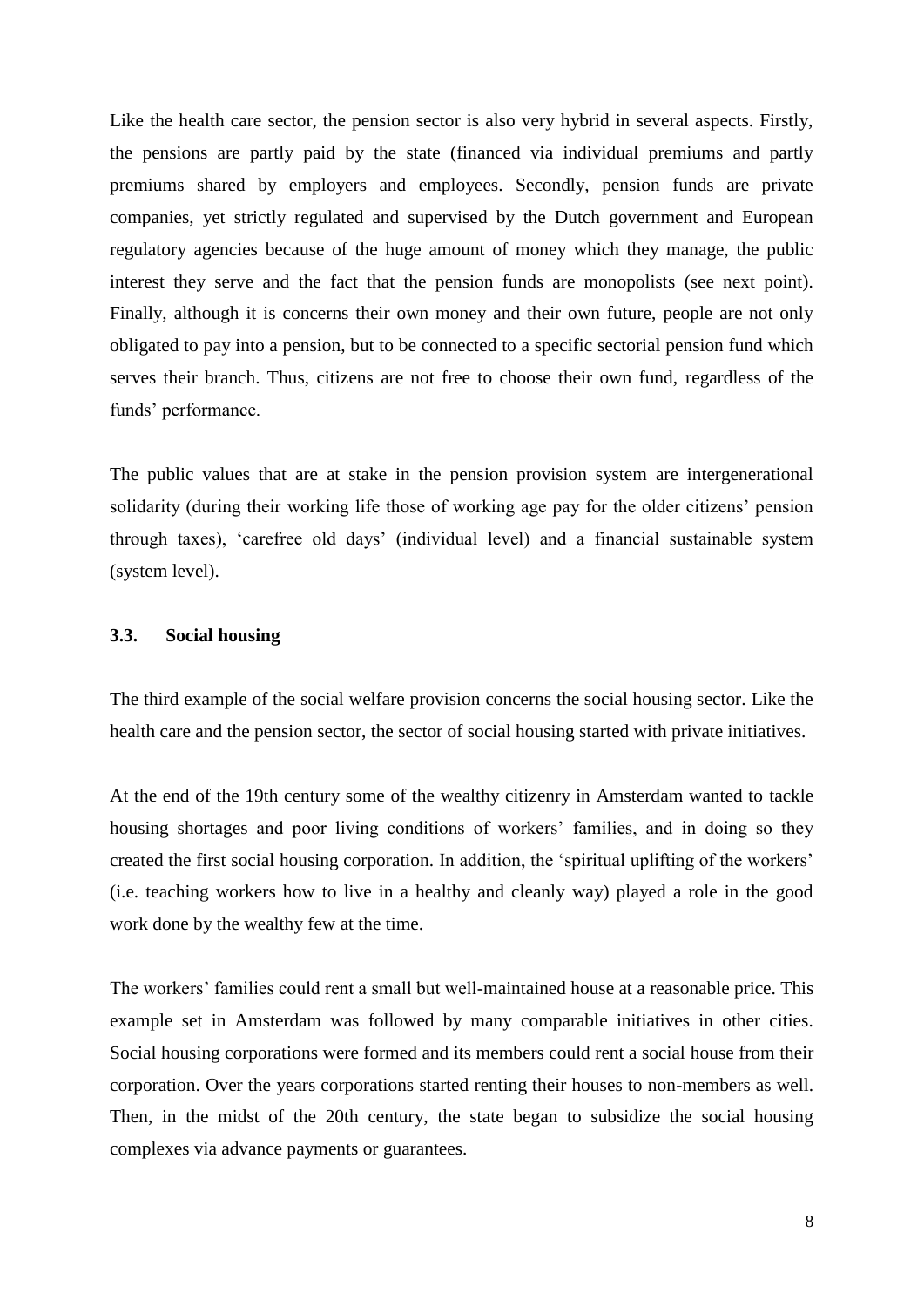Social housing corporations can borrow money on the capital market with which to build their houses. They can do so against an attractive interest rate because there is still a de-facto state guarantee that offers private banks some certainty about getting back their money if anything goes wrong.

During the eighties of the 20th century the housing corporations became again more autonomous from the state and it became possible for them to execute more diverse tasks. They were no longer limited to building and renting of social houses, but they could also contribute to a liveable neighbourhood, investment in commercial real estate, welfare provisions, building houses intended for only the poor but also for those better off etc. A significant portion of corporations got into trouble because this complex and hybrid whole of activities proved very difficult to manage. Firstly, in practice a lot of traditional public managers were unable to manage this type of organization in an effective and efficient way. Secondly, there were cases of financial mismanagement or fraud. And thirdly, the governance structure in this sector was underdeveloped, and both internal and external supervision were poorly developed.

A major reform took place during the period 2013 – 2017. Local and national governments took (back) their responsibilities (supervision, output agreements with the housing corporations) while the corporations are obligated to focus once again on their original target groups. This last point was also forced by the European Union as the state guarantees which enabled corporations to loan funds (see above) with which they built houses for the rich was considered to be a forbidden form of state aid by the EU.

The public values, an issue in the social housing sector, are 'good and affordable living conditions for the poor' (individual level) and a 'financial sustainability' and 'responsiveness to local needs' (system level).

Like the health care sector and the pension sector, the sector of social housing is an example of a very mixed public-private sector. Firstly, while it was originally a private initiative, it is now strictly regulated and financially supported by the state. Secondly, social housing organizations are organizations with a clear public task (building and renting houses for the poor) that became 'public entrepreneurs' over the last decades and have expanded their range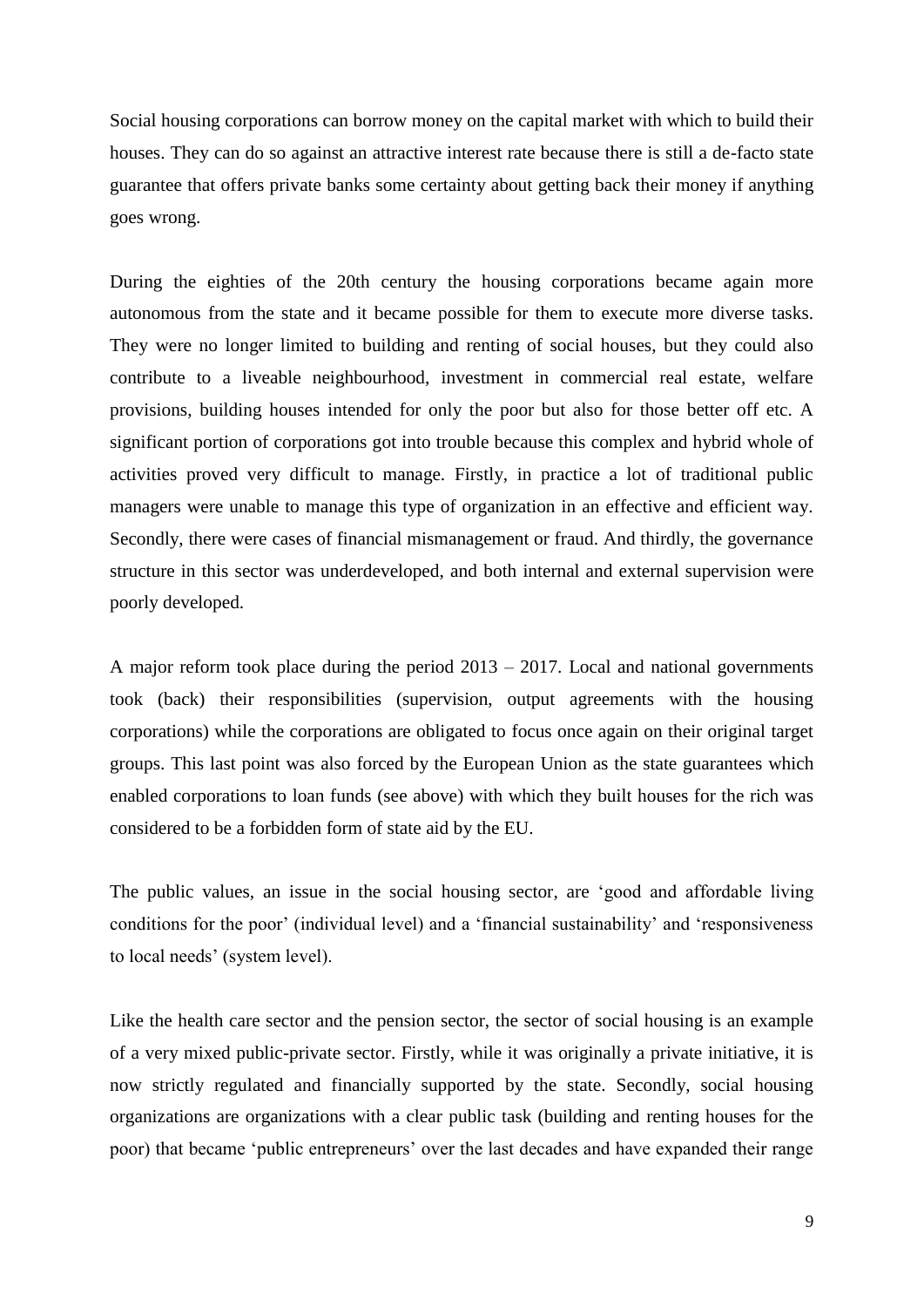of activities in a substantive way. At the moment, the grip of both local and national government on the housing corporations is much stronger than five years ago.

In fact, we find that the developments in all three domains have at least three things in common: Firstly, important and clear public values are at stake; secondly, it all started centuries ago with private initiatives; and thirdly, the government became more powerful through public regulation and financial support.

## **3.4. Systems under pressure: a need for a new balance between public and private**

It is widely accepted that the existing systems are under severe pressure and have to be made more 'future proof' because of developments in economy, democracy, and governance. These developments make fundamental transitions and a new public private mix unavoidable if it they are to survive.

Firstly, the developments in the economy. The negative economic growth in the period 2008 – 2014, the financial crisis and the real-estate crisis ('price bubble' and stagnating sales) made a fundamental reform of the systems of welfare provision necessary. From 2014 on economic growth is back again (see figure 2), partly due to these reforms.



*Figure 2* Gross national product The Netherlands 2008 – 2018 (absolute and in % mutation)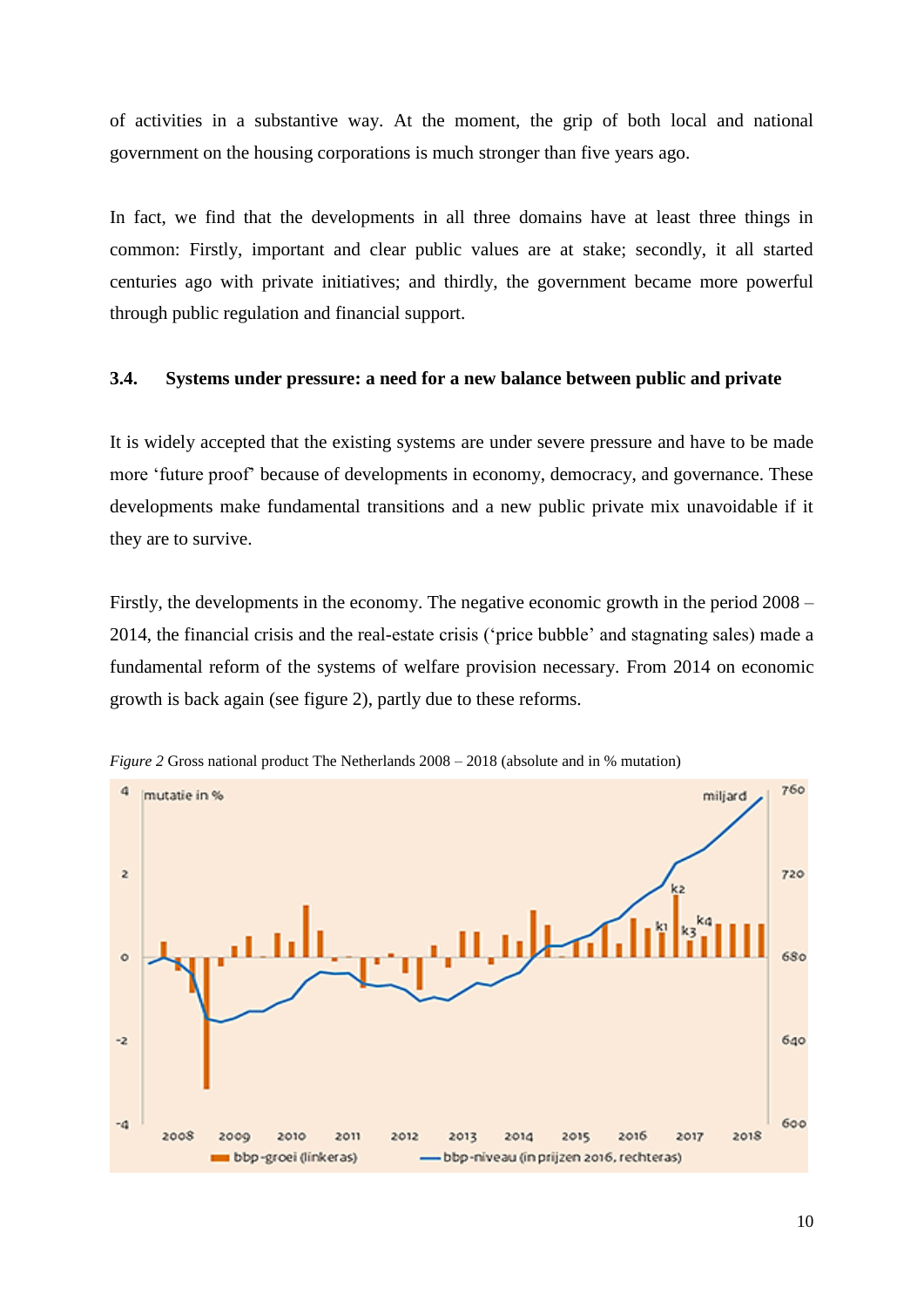Secondly, development in the demography. The expected increasing number of people older than 65 (see figure 3) puts increasing pressure on the affordability of health care and pension provision. Aside from these developments at the demand side there are also several 'perverse' incentives at the supply side, which negatively impact affordability, such as: institutional dynamics in the health care sector that lead to 'over production' (volume maximizing due to marketization), a non-optimal dissemination and high prices of new medicines and treatments (due to strict regulation and patents), and strict regulations concerning risk profiles and coverage ratios for the pension funds.



*Figure 3* Number of elderly older than 65 in the Netherlands

Thirdly, developments in governance. In recent years both the health care sector and the sector of social housing have been plagued by financial scandals, examples of mismanagement, cases of fraud by managers, and failing oversight bodies. All of this has led to a conviction in both politics and society that the combination of self-regulation, managerial autonomy and the two tier governance model (based on the common model in Dutch listed companies) is not the mix that will lead to an efficient, honest and effective system. This movement towards new, or adjusted governance models is ongoing. Stricter regulations, more oversight by the government and more emphasis on the capacity building of controllers,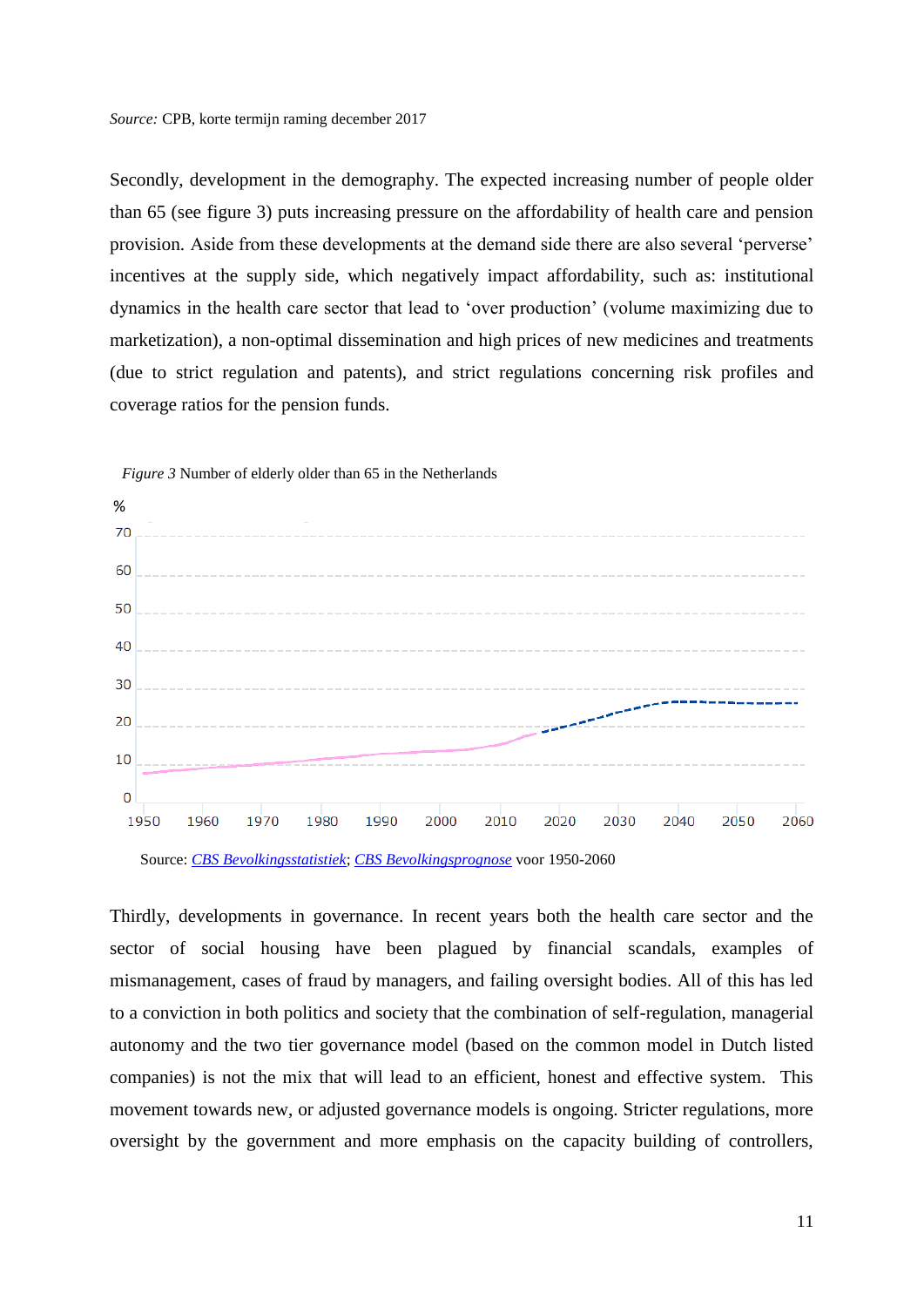auditors and supervisors are elements that the developments in governance in all three sectors have in common.

Transition processes in the public sector – at least in the Netherlands – are almost never carefully planned, linear processes with a clear goals and time schedules. Change takes place by creating consensus between the involved stakeholders, a lot of negotiating between the government and the interest groups of the executive organizations.

Besides the initiatives that come from the government there are also many bottom up initiatives that anticipate a 'new order' in which new kinds of public services are developed and in which new connections between housing, care and pensions, are made. This leads to new (often informal and flexible) relationships between public and private actors in terms of financing modes and shifting responsibilities and in terms of public-private partnerships.

The Netherlands Scientific Council for Government Policy identified a number of those bottom up – cross over – initiatives in their report *"Wonen, zorg en pensioenen"<sup>10</sup>*. They found that on the one hand these initiatives focus on new (niche) markets such as mixed care and housing facilities for wealthy elderly, while on the other hand, new public-private partnerships arise. There are for instance cases in which partnerships are made between social housing corporations, local governments and pension funds in order to finance, build and exploit multifunctional complexes in which housing and public services are combined. While it is too early to have a final judgement about these bottom up initiatives, they are very interesting because they create new services for people and challenge the government to be clear about their definition of 'public interest'.

#### **4. China**

As an authoritarian state, China is known for adopting a state central approach in the socioeconomic sphere. In the context of strong state intervention, state-owned enterprises (SOEs) have played an important role in the development of china' economy, as they control and operate various sectors, such as oil and petrochemical industries, railway, telecommunications, and banking. For example, the world's largest bank, the Industrial and Commercial Bank of China (ICBC), is state owned, putting all its assets under government control. Additionally, SOEs account for 80 percent of the capital in China's stock market $11$ . This is the context in which public-private mix started to emerge in China, and since then,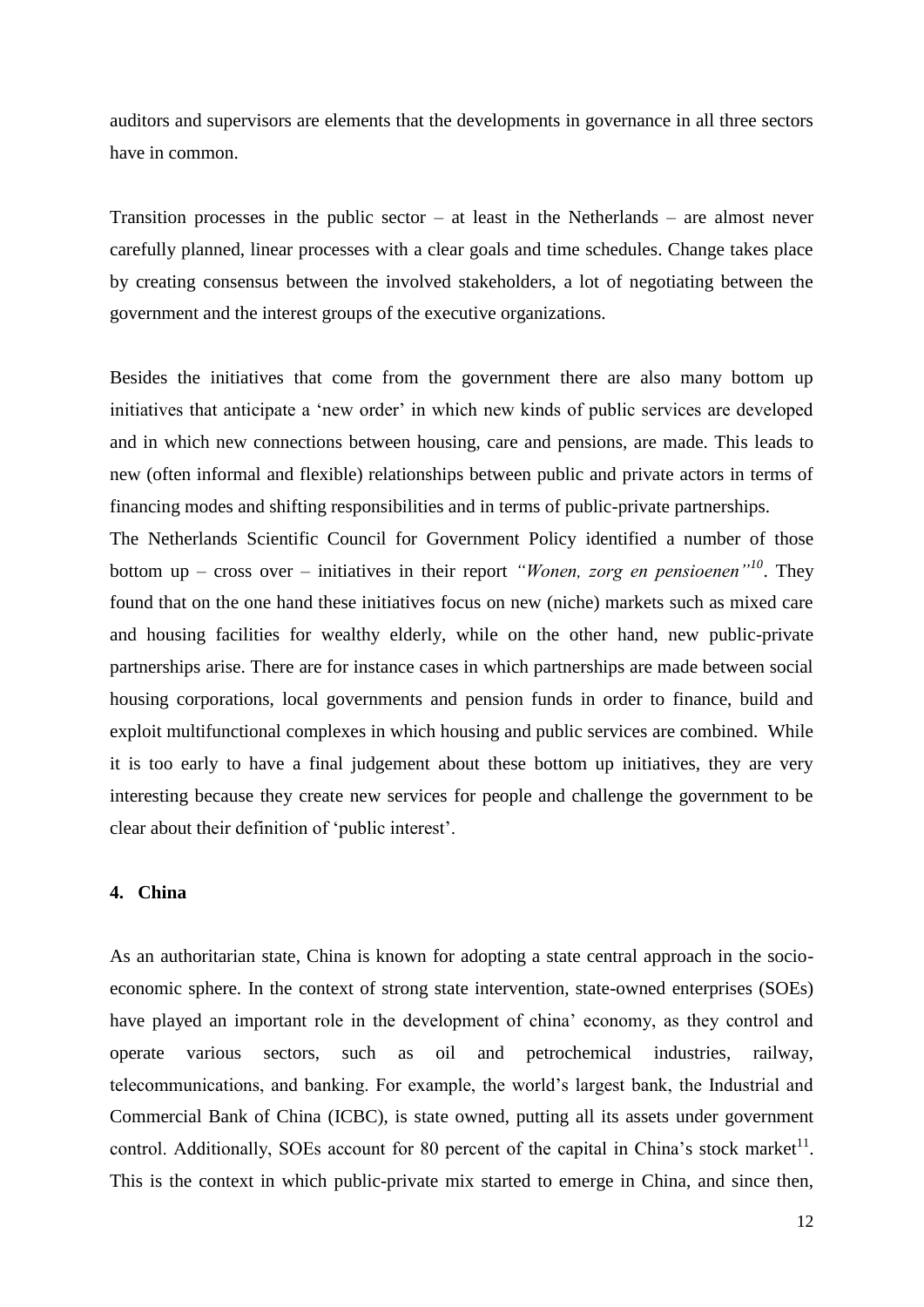public-private partnerships have been widely implemented in such sectors as public transit, water, gas, heating, sewage and waste disposal $^{12}$ .

However, it is not common to find public-private mix in many other sectors, especially those relating to social welfare and education. In May 2010, the Chinese state council published a Circular on Encouraging and Guiding the Private Investment, which permits private investment in sectors previously only to be available for state-owned enterprises like social welfares. This circular is the first policy to explicitly encourage private companies to enter the sectors of social welfare. Afterwards, a few provincial governments also introduced similar policies to facilitate private companies to engage in social welfare provision. Therefore, only by 2010 had public-private mix been set up in several pilot projects in the areas of health care, elderly care, and housing in urban China. The next sections will shed light on these issues.

## **4.1. Health care**

Although China is a socialist country, there is not a unified health insurance guaranteeing free access to health care for every citizen, and there is a large resource allocation gap between urban and rural health systems. Urban residents, civil servants, and other government workers, such as officials, doctors, teachers, and researchers, are covered by the Government Insurance Scheme (GIS). Workers in state-owned enterprise (SOE) are covered by Labour Insurance Scheme (LIS), which is subsidized by the government through tax expenditures<sup>13</sup>. Since the reform and opening up, the Chinese government has not offered financial support for healthcare services to rural residents, who must pay out of pocket for healthcare. Until 2003, the New Rural Medical Cooperative Scheme (NRMCS) is launched to target at rural residents, focusing on reimbursing the costs of catastrophic-illness and inpatient-treatment. The NRMCS is regarded as a historical breakthrough concerning the central government's payment transfer since the funding comes mainly from government subsidies. It is clear to see that the public value of health care system is shifting from the unequal treatment to a universal coverage although their healthcare service is still differentiated between the rural and urban residents due to the various types of health insurance.

All the hospitals in China were public and its physicians state employees in the pre-reform period. After the Chinese economic reform during the 1980s, the privatization of hospitals has become possible, and previously government run hospitals were now run by private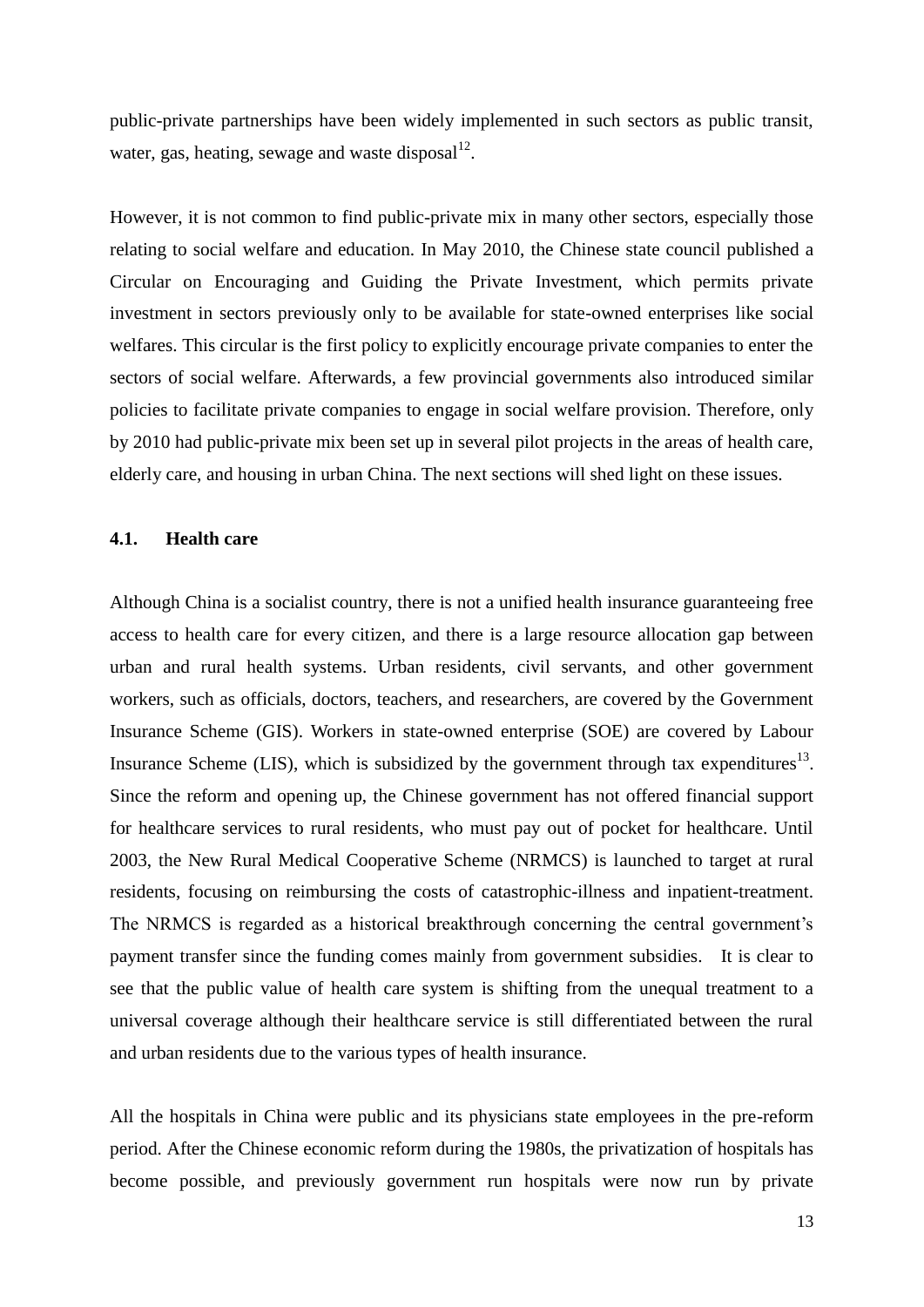companies. Despite this break with pre-reform practices, public hospitals continue to play a dominant role in the Chinese health care system, for example, in 2005 private hospitals accounted for a mere 15.9 percent of the total number of hospitals in China. Additionally, the scale of private hospitals is much smaller than their public counterparts, for example, in 2008 the average number of inpatient beds in private hospitals was 42 as compared to 228 beds in in public hospitals<sup>14</sup>. With the emergence of private hospitals in cities, it has been observed that a number of experienced physicians working in public hospitals had quit their jobs and started working for private hospitals in search of better salaries. According to an empirical research by Tang and his colleagues<sup>15</sup>, at least 4.1% of the physicians in private hospitals were found to have been previously employed by public hospitals. With the current disparities between urban and rural China, it is rare to find private hospitals in the Chinese countryside. Additionally, the medical staff of public hospitals in these regions are relatively poorly trained, as evidenced by a 2001 survey of 781 village doctors in 9 provinces of inland China which found that 70% of these village doctors had not received education above the level of high school, and had only received, on average, 20 months of medical training<sup>16</sup>.

In 2007, the Chinese vice Minister of Finance, Wang Jun, proposed that the cooperation between the public and private sectors should be encouraged in the field of health care<sup>17</sup>. Public-private mix have recently been introduced in public hospital reforms, following a pilot hospital reform which took place in Beijing in 2010. There are two main reasons for adopting a public-private mix approach in hospital reforms: Firstly, the organizational slack and inefficiency  $18$  and the inability of public hospitals to speedily implement the needed operational reforms; and secondly, the additional funding provided through financing by private sectors which is needed to replace outdated medical equipment and refurbish hospitals since the government cannot or will not provide sufficient financial resources.

The Mentougou Hospital located in the Mentougou district of Beijing is the first case of public-private mix, and is regarded as a breakthrough in Chinese hospital reform. August 2010, the Mentougou government and Phoenix Healthcare Group (PHG) started their cooperation using the model of Rehabilitate-Operate-Transfer (ROT) in the process of reforming the Mentougou Hospital. As one of the largest joint-stock medical groups in China, PHG invested 75 million yuan (US\$12 million) in the reorganization of the Mentougou hospital. For the duration of the public-private mix contract, PHG took over the responsibility for the operation of the hospital, after which they would should transfer this responsibility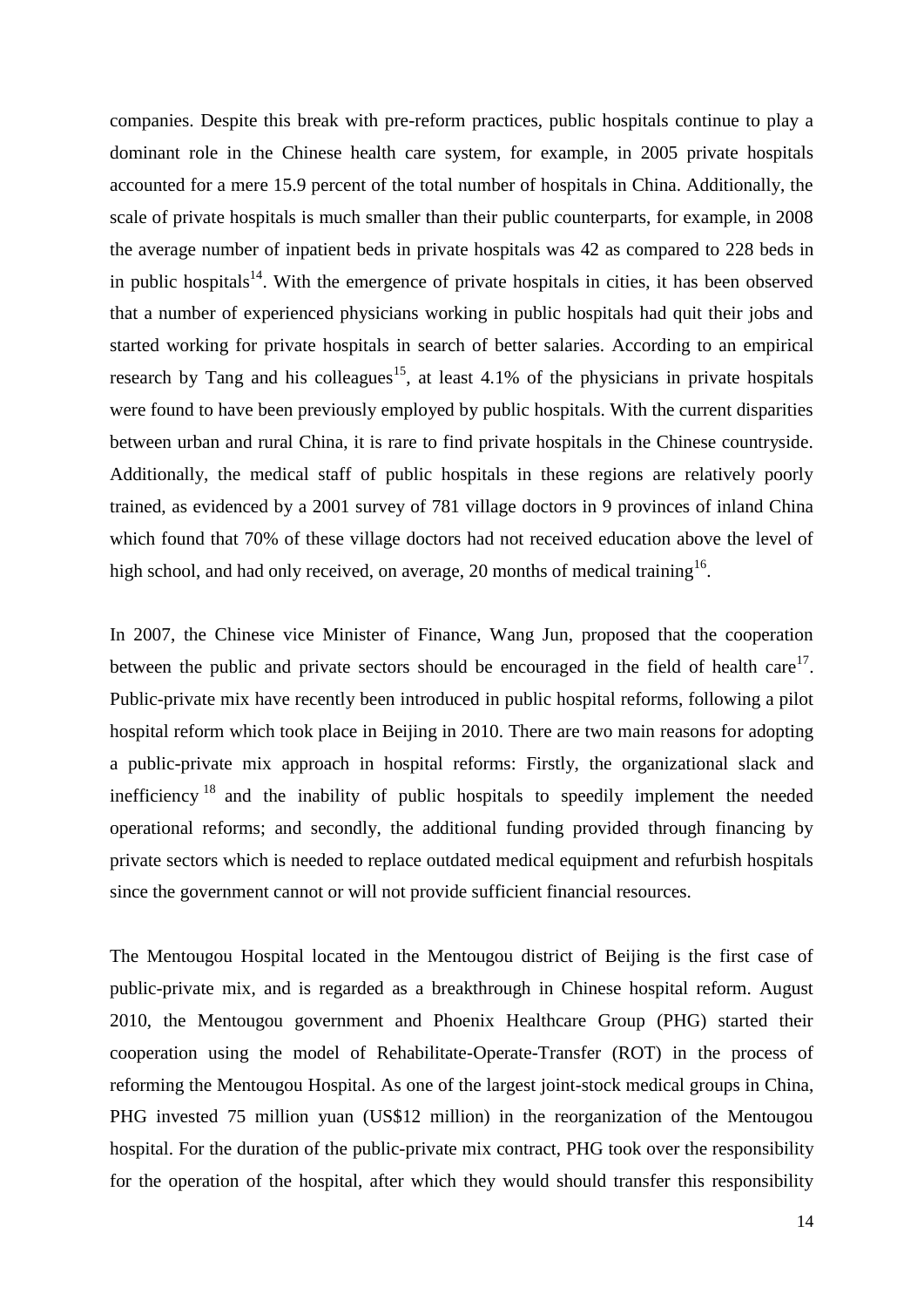over to the government. The reorganization included five measures: Firstly, a hospital board should be formed, and the dean of the hospital should be selected by the members of this council instead of being appointed by the government; secondly, high level staff members should be hired based on their merits, and the promotion system should be formalized; thirdly, the funding mechanism should be changed to include both private and public investment; fourthly, besides the Mentougou government and the PHG, a third party should be invited for the task of assessment and evaluation; fifthly, the redistribution system should be reconstructed, and the balance of payments made up from three parts which are enterprise funds, welfare funds, and performance funds. This ROT model as used in the case of the Mentougou hospital is defined as the "third path" for public hospital reform in China, and should make a good example for other hospitals' reform $19$ . It is worth noting that the reform should be on the basis of the following eight principles: 1. The function of the hospital is to offer social services and welfare; 2. The status of a hospital remains that of a non-profit public institution; 3. The hospital remains a state-owned enterprise; 4. Capital assets are owned by the state; 5. The hospital remains under the supervision of the government; 6. The status of the staff members remains that of state employee; 7. Existing associations of the hospital should be kept in place, such as the communist party association or women's federations association; and 8. The name of the hospital cannot be changed.

After the reorganization of the Mentougou hospital the following results were reported: 10,000 square meters of hospital facilities were renovated; the number of inpatient beds increased from 252 to 502; the number of physicians holding a master degree or higher increased from 30 to 72, while another 10 obtained a doctoral degree; inpatient expenditures dropped by 12.3% between 2011 and 2010 while the number of inpatients increased by 58.48% over the same period; and patient satisfaction as measured by the third party's evaluation raised from 6.82 to 8.41. Despite of this remarkable outcome, experts argue that similar outcomes may not be readily replicated, as the diverseness of administrative agencies remains one of the main barriers to better practices through public-private mix. In other words, there is no a single governmental department with which to engage in the publicprivate mix, since for example a hospital might be affiliated to a university, a military base, or a ministry and administrated and supervised by these respective institutions. Likewise, the relationship between the hospital and its affiliate institution might be one of "father" and "son", reducing the willingness to reform<sup>20</sup>. As regulations and systems vary from hospital to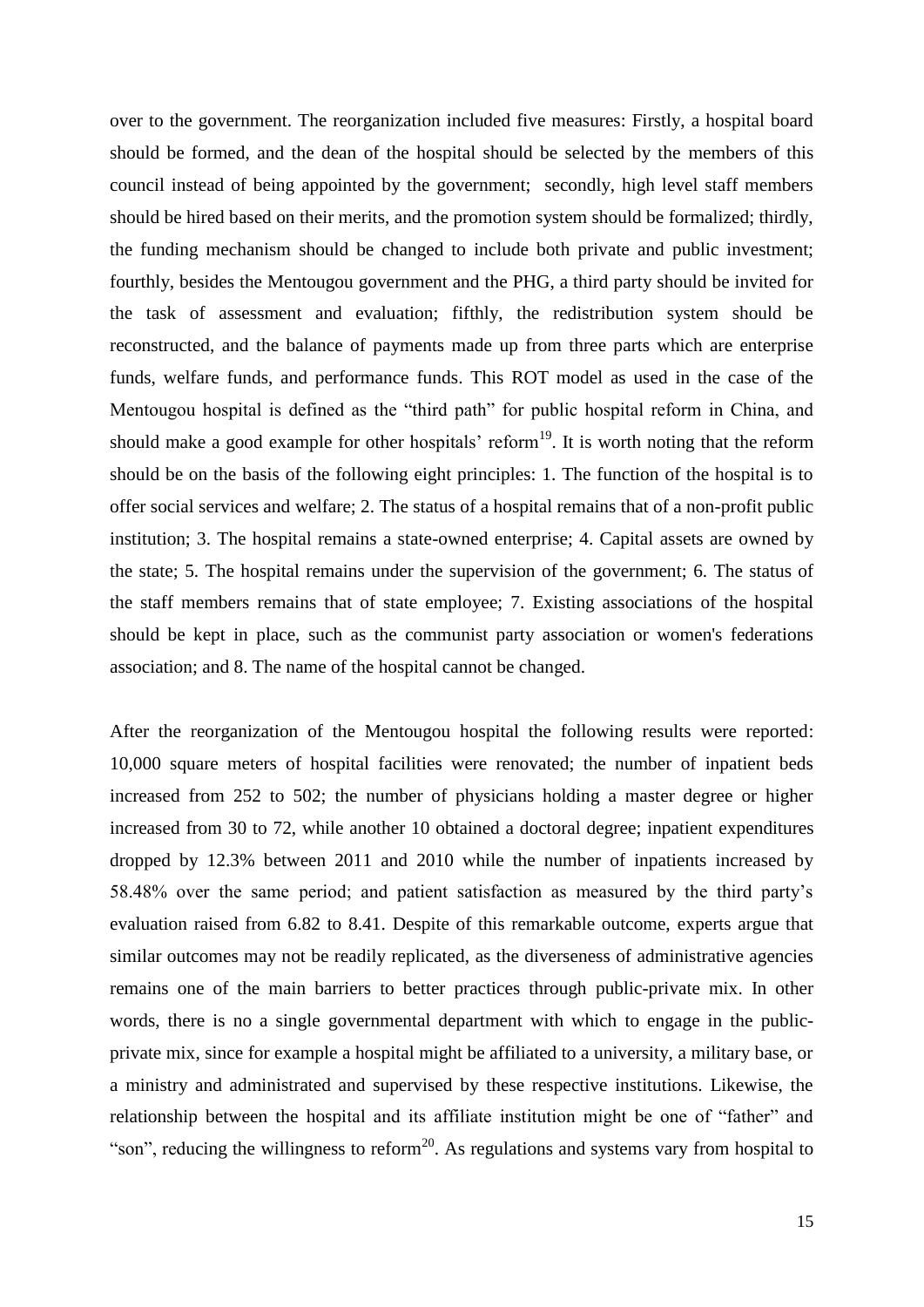hospital, one cannot offer a clear standard structure, and thus expectations, to the private partners of public-private mix.

## **4.2. Elderly care**

By 2010 the number of Chinese citizens aged 60 or over had reached 178 million, accounting for 13% of the total population. In China elderly care has always been regarded as an intrafamily duty, and it is socially accepted that the son and the daughter-in-law should take care of the parents. However, in part due to the one-child policy introduced in 1980, the pressure of caring for one's parents has become too high for many Chinese, and in recent years there have been increasing calls for changing the responsibility for the elderly from families' moral duty to the community and the state<sup>21</sup>.

Regardless, the Chinese state does not currently have or allocate sufficient financial capacity to provide formal and regulated care to the huge and growing number of elderly. Taking the example of old age care institutes, there were 41,800 old age care institutes across China by the end of 2012, mainly state funded. The total number of beds adds up to 3.65 million, which means that institutions are able to provide care for 2% of the elderly, much lower than the Dutch case (6%). Furthermore these facilities are generally poorly equipped, and less than 60% of these institutes were found to have clinical treatment rooms while 22.3% had no separate medical rooms. In the rural, under-developed western regions, more than 60% of these institutes were found to have no professional nursing staff, while more than 50% had no  $dotors<sup>22</sup>$ .

It is clear that the Chinese government face a challenge to provide formal elderly care nationwide in terms of the financial constrain. In this context, as in the case of the Mentougou hospital, public-private mix can fill a need in the elderly care system as the introduction of private funding into old age care institutions, mainly in urban China, would reduce the state's financial burden. This would allow for the provision of care beyond that which a purely public system may provide. At the 6<sup>th</sup> China Aged Industry and Aged Real Estate Forum in 2013, JIA Kang, the dean of the financial research institute of the Ministry of Finance, points out that public-private mix should become a widespread mechanism in the elderly care in China. On July  $1<sup>st</sup>$  2013, the Chinese government has introduced regulations for the setting up of old age care institutes. Since it is a recent practice, there is little research and related data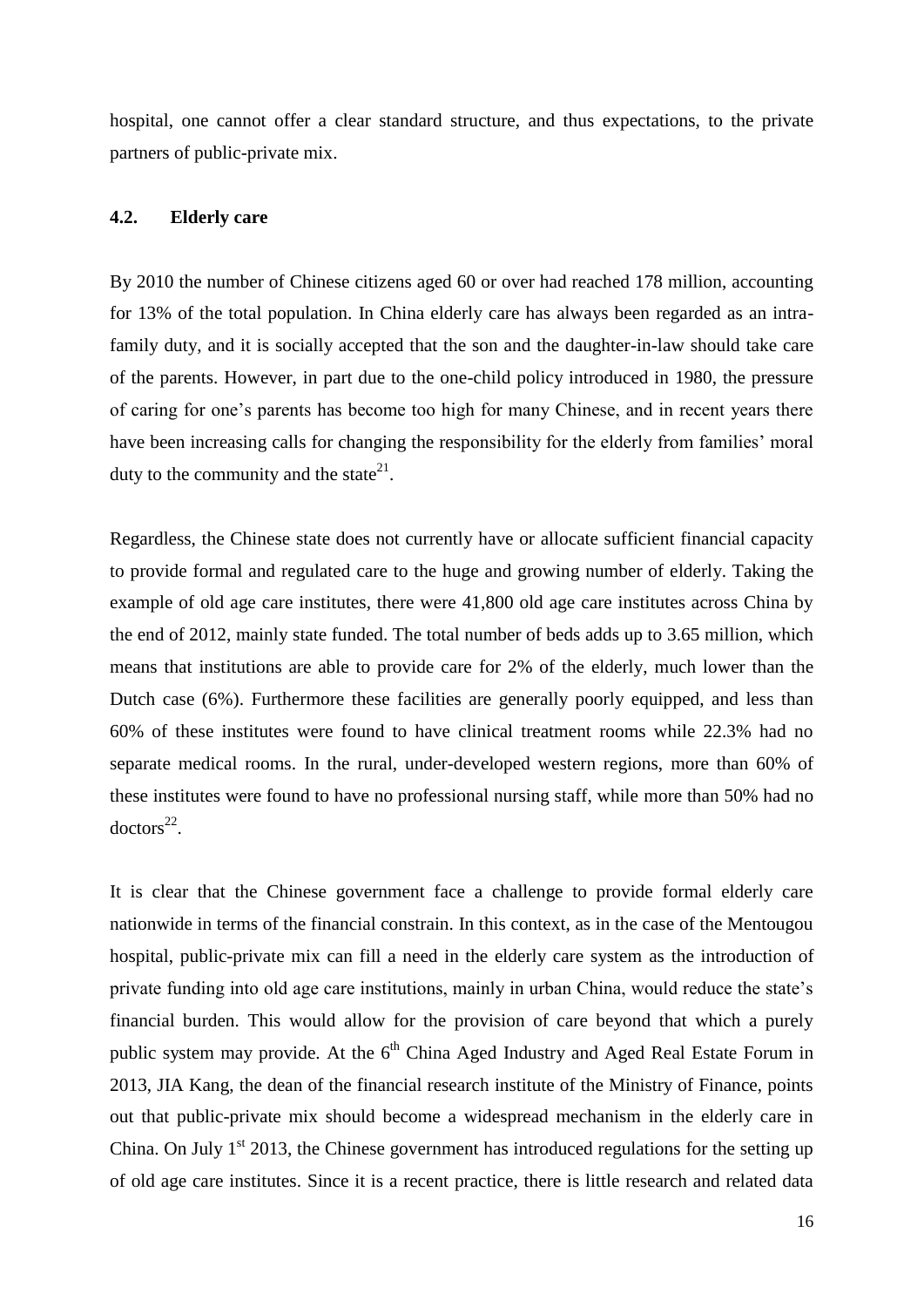on public-private mix in elderly care. Based on the few existing cases, it would seem that the common practice is for the state to offer preferential policies to private partners involved with projects concerning old age care institutes, such as cheap land acquisitions or tax reductions. In particular, the government can renovate abandoned buildings such as old schools and factories into suitable location of old age care institutes. The model of Build-Operate-Transfer (BOT) is adopted for these particular projects, which involves the following steps: First, the private partners invest money building the old age care institute; then, the private partner can operate it for 20 to 30 years; after this time, the rights to operate the facility are transferred back to the government. Typically, three companies make up the private partners involved in these public-private mix: an investment company (to finance the project), an elderly care and service institute (to operate the institution), and a construction company (to construct the building). The public partner, the government, acts as a supervisor and assessor during the whole process.

Individuals' value on elderly care provision is one of main concerns about this innovative system. Chinese citizens have had Confucian values instilled in them throughout their lives, which state that adults and children must live with, and take care of, the elderly, the ideal being "*sisitongtang*", or four generations living under a single roof. Because of these strong shared norms and values, there will be a long way to go for before ordinary Chinese, especially older generations, will change their feelings about elderly care and accept old age care institutes as a novel, alternative, option.

#### **4.3. Social rental Housing**

Housing policy in urban China has gone through three phases: 1. Welfare-oriented phrase, before 1998, housing was provided for the wellbeing of urban residents who could live in low-rent public housing which was distributed by the work unit (*danwei*); 2. Privatization phase, after 1998, the public housing system was discontinued, and urban residents had to purchase a house in the open market. 3. Social housing pledge phase, in 2010 social housing for the urban poor had been reintroduced, in order to address the high and rising prices of the private housing in urban China. It saw the introduction of "the Circular on Speeding up the Social Rental Housing" by the Ministries of Housing and Urban-Rural Development, Finance, Land and Resources, the National Development and Reform Commission, People's Bank of China, State Administration of Taxation, and China Banking Regulatory Commission. In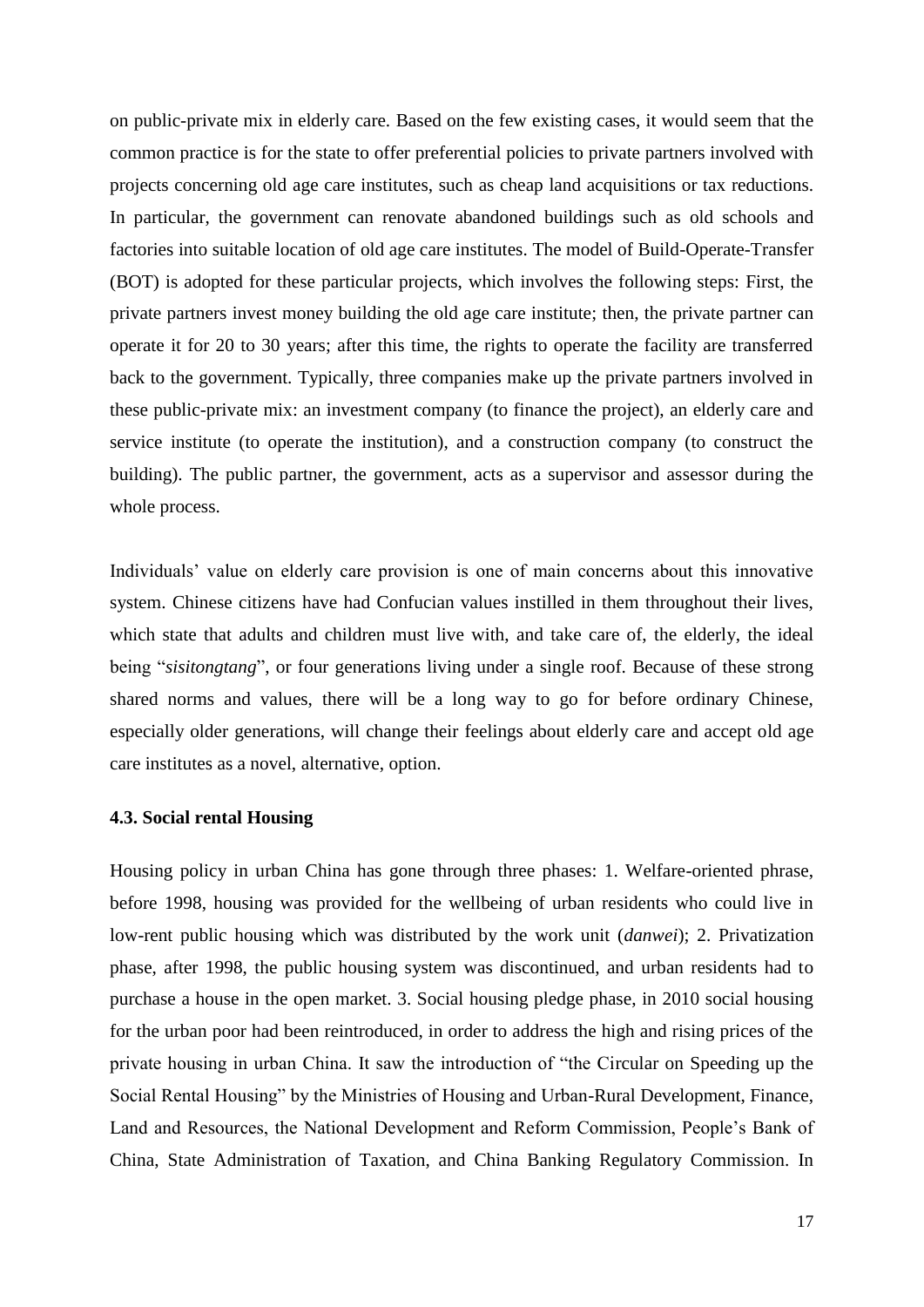2011, Premier Wen Jiabao pledged that over the next 4 years 36 million affordable-housing units would be constructed for urban Chinese with low incomes. Of these housing units, social housing flats make up the bulk of construction projects $^{23}$ .

Due the state's limited financial capacity, private investment in these housing programmes is encouraged. For example, in 2012 the government invested 412.9 billion yuan (US\$67.4 billion) in affordable housing programmes, while another 466.8 billion yuan (US\$76.2 billion) is invested by other financial sources such as private investment. In order to ensure the sufficiency of funding for affordable-housing construction, in recent years this public private mix has become an optimal model.

Public-private mix in social housing projects generally consist of several private partners' operating under the supervision of the Chinese government. Besides these private companies and the government, other key players in social housing development are banks and the low income residents (as shown in figure 4). Firstly, tax reduction is one of the main governmental tools which with to promote private companies' engagement in social housing. For example, land use tax is frequently waived during the construction period, while similarly the business tax is waived during the operation stage. Secondly, banks provide credit to the private partners which pay for the construction. Thirdly, the private partners rent the housing to low income groups and receive rent from the residents, at 80 percent of the market renting price. Fourthly, the government subsides low income groups living in the social rental housings by means of direct cash transfers, which varies depending on the level of residents' income<sup>24</sup>. According to the "Circular on Social Rental Housing in Beijing", introduced in 2012, there are six levels of subsidy, which accounts for 95%, 90%, 70%, 50%, 25%, and 10% of the rent, respectively. This type of public-private mix similarly exists in the Netherlands, where the private partners are called social corporate companies, which are non-profit organizations (NPOs), and the government takes on the role of guarantor instead of offering tax credits to NPOs.

*Figure 4*: Different players in the public-private mix' practice of the social rental housing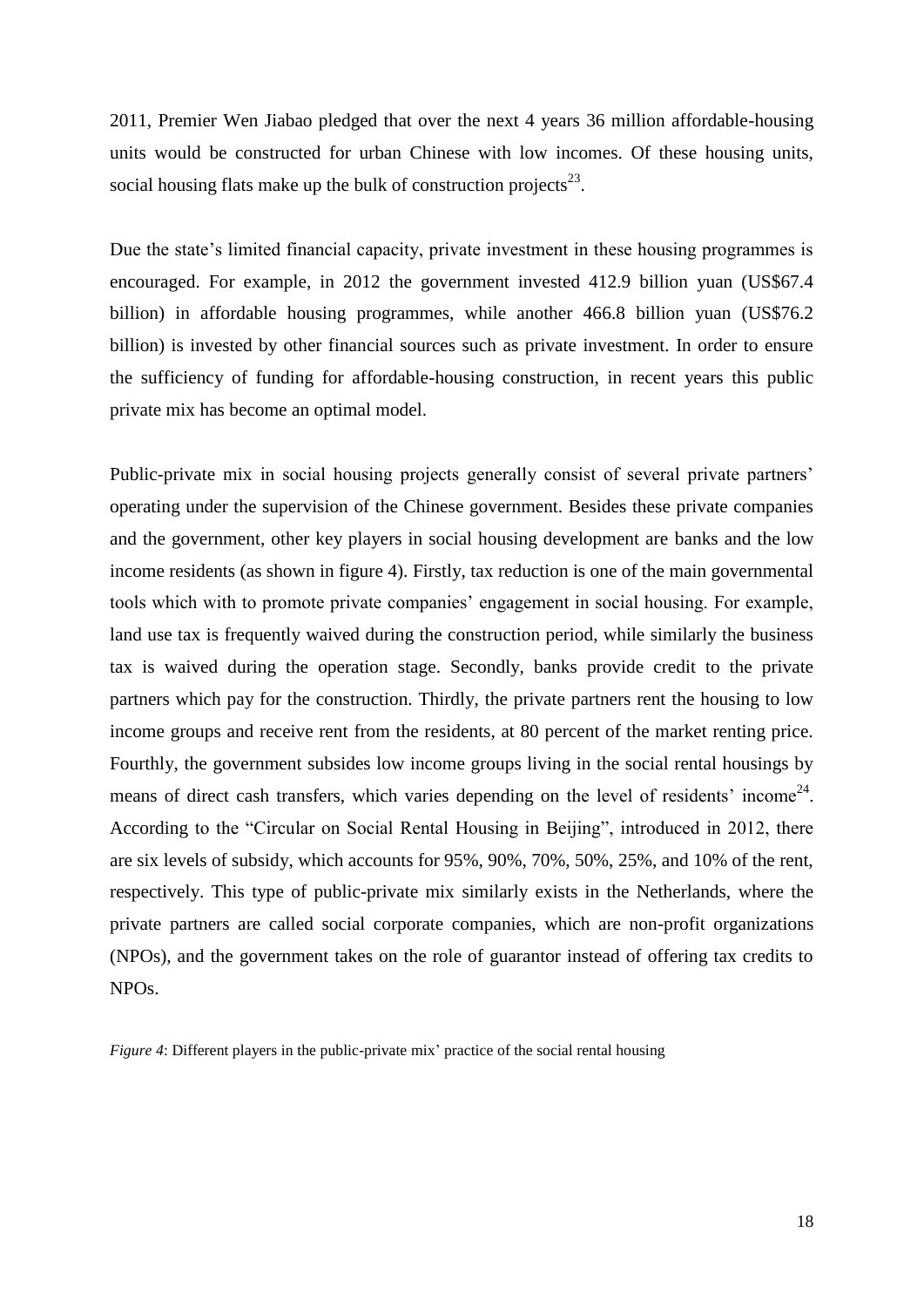

In general, BOT is the preferred model for these social housing projects. Taking the example of one such project in Beijing, the private partners build the new social housing units, 47 square meters for a one room apartment and 68 square meters for a two room apartment. Construction takes two years, after which the operation period for the private companies lasts 18 years, which means that 20 years after the project was began the operating rights of these social housing units should be transferred to the government<sup>25</sup>.

As the social housing is only just emerging in China, and subsequently private sector involvement in these projects is also novel, there are a number of concerns regarding public values and private values of different actors: Firstly, private partners might be put off by the fact that social housing presents a long term return project with a huge initial investment in the construction period; Secondly, the fact that operating rights can only be transferred to the government after around 20 years presents a risk to the private partners, as the project may not be implemented as planned due to changes in government administrations during the various terms of office during this time; Thirdly, a percentage of social housing residents can be expected to be in arrears on their rent, and whatever difficulties that this entails, as according to a survey by the National Audit Office between 2007 and 2009 the total amount of arrears in rent added up to 2.38 million yuan (US\$390,000) across 12 cities including Tianjin, Shenyang, and Chongqing.

#### **4.4. Systems under pressure**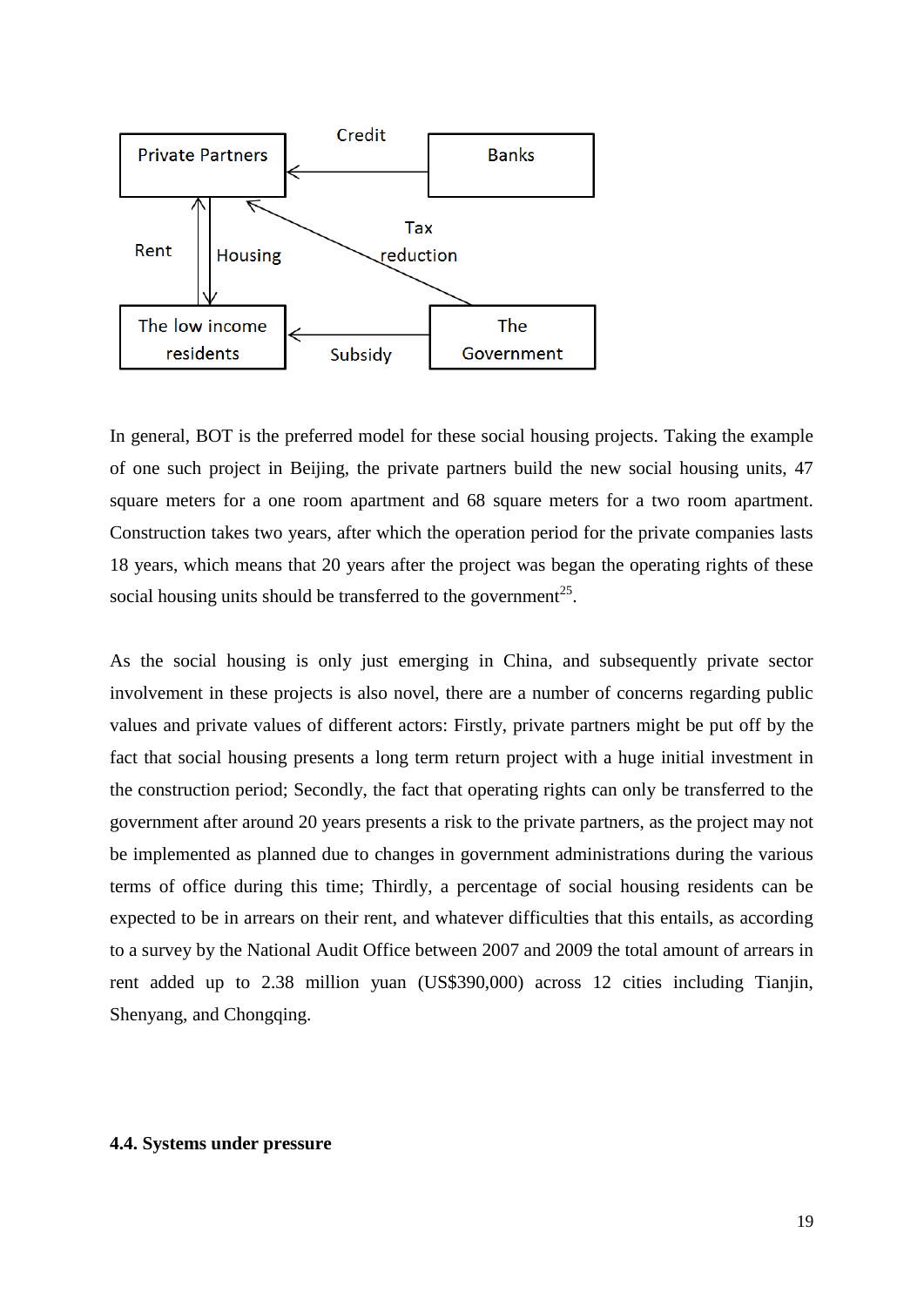While the practice of public-private mix in the area of social welfare is new in China, based on early experiences five dimensions of adjustments can already be identified, which need to be taken into consideration in the Chinese context: The rural-urban gap, regional imbalances, legal base, administrative informality, and citizens' awareness of welfare claiming.

First of all, public-private mix in the area of social welfare are concentrated in the urbanized regions of China. It is a grim reality that there exists a dual system, in which the countryside lags behind on all fronts, and the use of public-private mix is no exception. On January 9, 1958, the National People's Congress promulgated the Regulation on Household (hukou) Registration of the People's Republic of China. Since then, Chinese citizens has been institutionally divided into two groups by means of an "invisible wall". Citizens either have the status of non-agricultural hukou (i.e. urban Chinese) or the status of agricultural hukou (i.e. rural Chinese). Citizens' access to state-subsidized welfare differs between these two groups, with urban Chinese receiving the lion's share of social and economic investments<sup>26</sup>. Due to the practice of public-private mix being still rare in China, and the geographical disparity of the public-private mix in existence to date, citizens with agriculture hukou do not benefit from public-private mix, even though this group is in greatest need of social welfare due to their low income compared to urban Chinese. To illustrate, in 2008 the net income of rural households per capita was 4760.6 yuan (US\$777.7) as compared to 15780.8 yuan (US\$2,578.1) for their urban countrymen. In fact, two-thirds of households in rural areas are regarded to be part of the self-subsistence peasant economy. In order to address the growing inequality in China and increase social welfare in rural areas, it is vital that the practice of the public-private mix be spread beyond large metropolises.

Secondly, besides a general gap between rural and urban China, there exist significant socioeconomic imbalances between different regions. In fact, within China we can distinguish between three different "worlds": the high-income coastal region (the first world), the middleincome central region (the second world), and the low-income western region (the third world). To illustrate, the GDP per capita in "first-world" Shanghai was the highest in all of China at 77,205 yuan (US\$ 12,612.9) in 2009 while that of Guizhou, located in western China, was 9,214 yuan (US\$1,505.3). Even accounting for the difference in cost of living, the imbalance is staggering. This also goes a long way in explaining why the practice of publicprivate mix is so much more wide-spread in coastal regions as compared to inland China: a large percentage of private companies are located in these coastal regions.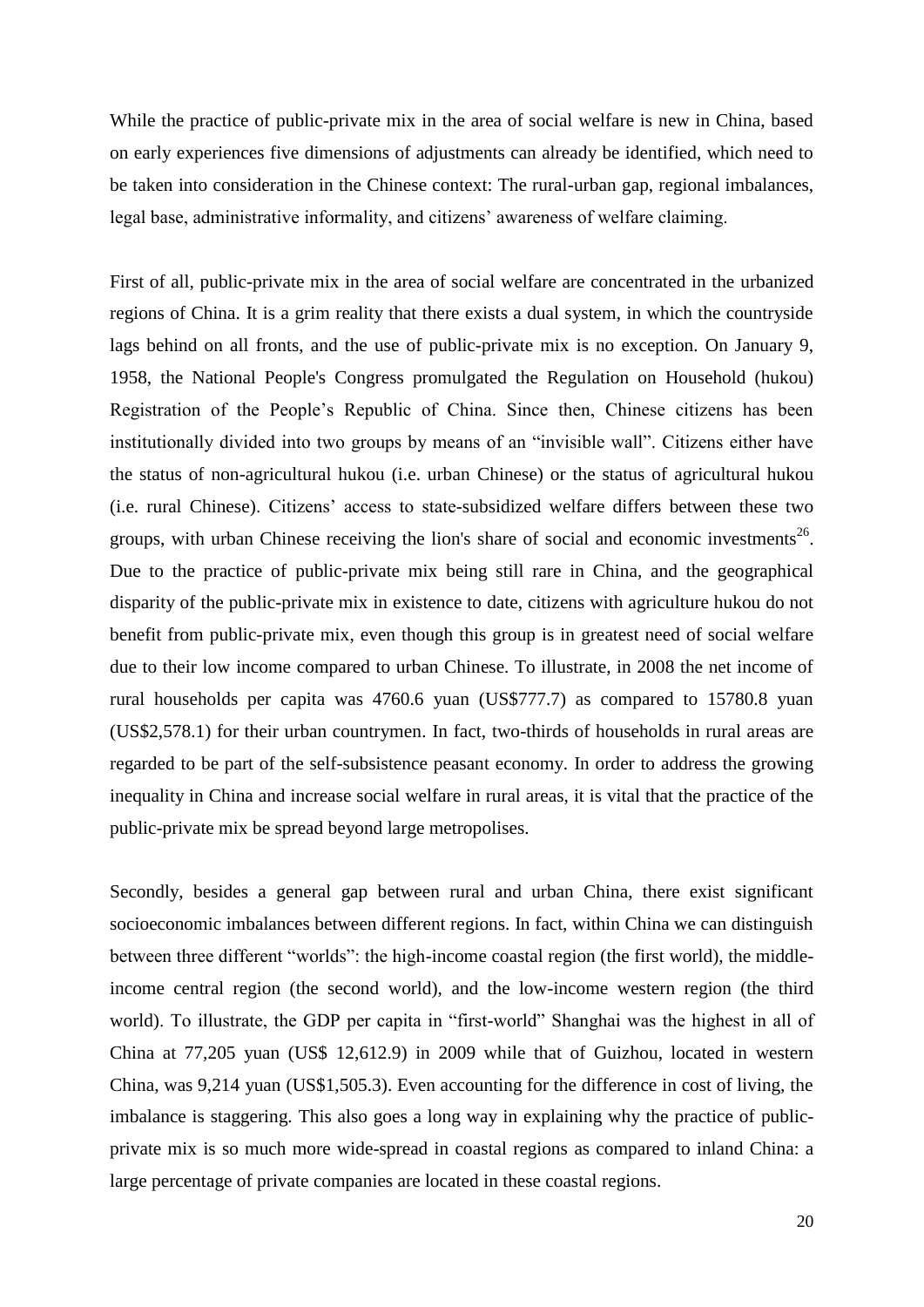Thirdly, there is no law regarding the practice of public-private mix, which causes the private company might burden higher risk since it is common that the state owned enterprise dominates the partnerships, leaving the private partner little bargaining power. On the other land, private enterprises pursue the profit maximization due to their self-interest, which may harm the social welfare claimants, for example, uncertain quality of housing units or even dangerous living conditions. Therefore, it is urgent to introduce a law to regulate the publicprivate mix in China.

Fourthly, due to the lack of law, it is quite common to find public-private mix are implemented in an informal manner, i.e. not based on the formal institutions, which are referred to as "administrative informality" in this article. For example, in some cases the selection of the private partner would not be the result of a competitive tender, but rather their "relationship" (guanxi) with government officials. The availability of guanxi might lead to the rent seeking despite the existence of formal public procurement systems. Similarly, informality is also shown to exist throughout the rest of the public-private mix process as any number of agreements made between the private and public partners are disregarded. For instance, there might not have been any process evaluation during and after the construction of a social housing as formally required.

## **5. Conclusion and discussion**

Both Chinese and Dutch governments emphasize the ideology of welfare states. Whereas the Dutch government wants to maintain the Netherlands as a welfare state despite the recent economic recession, the Chinese government is shifting its developmental approach from one which prioritizes economic growth to one which prioritizes a harmonious society. In order to achieve the latter, citizens' social welfare must be promoted, which in term means that China is on the way to becoming a welfare state.

The Dutch welfare state can be seen as a result of process of 'deliberation', 'negotiation' and 'consensus building' between government, trade unions, employers organizations and other stakeholders during decades. There is an ongoing interplay between the government (rules, policy goals, safeguarding public interests) and societal organizations (private initiative, private interests, bottom up initiatives). Stability by change requires that the Netherlands stay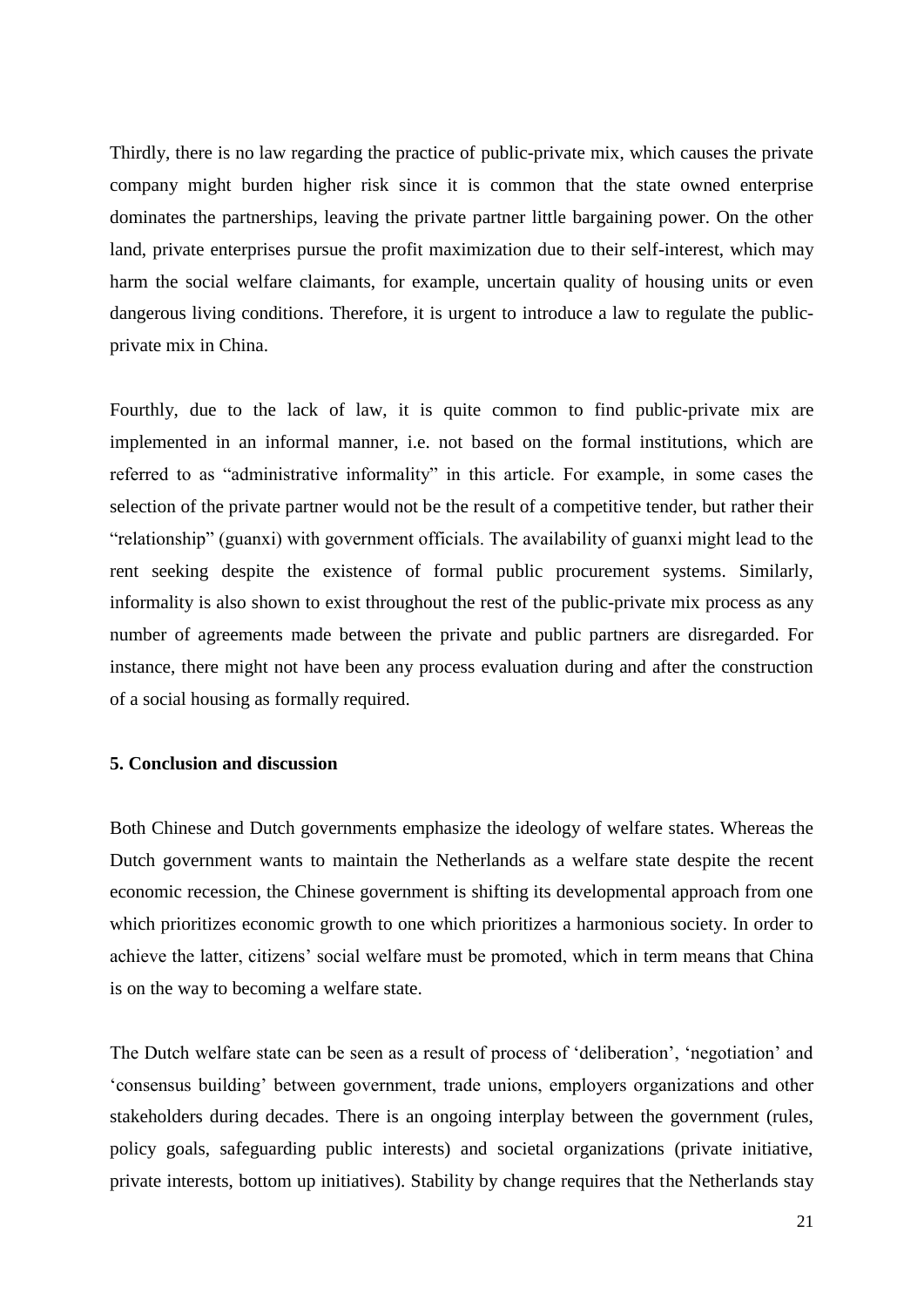in this mixed public – private tradition. At system level Health care, housing and pension provision have, starting a long time ago from private initiative, a long tradition of shared public and private responsibilities. At this level the public-private mix is part of Dutch history. In the last decade the public private mix entered also the executive organizations: they became 'hybrids' or 'public entrepreneurs'. This has led to a number of governance problems as we mentioned above. At this level the public private mix didn't seem to be a huge success. Public private partnerships in the sense of BOT, BOOT, DBFM etc. contracts are still uncommon in the domains of housing, health care and pension provision in the Netherlands, although their numbers are increasing as a result of the need of private investment capital. But what about the public-private mix on the level of values? Systems of social welfare provision in health care, social housing and pension provision still rely heavily on values such as equality and solidarity (between generations, between healthy and ill and between rich and poor). However, the value of solidarity is under pressure, while the value of "everybody is responsible for his/her own life, income, family and neighbourhood" is becoming relatively more important. Conversely, in China, the value is gradually shifting from individuals' responsibility to the need of the state's formal provision, with an emphasis on narrowing the gap between the urban and rural residents and encouraging citizens' participations.

As the public-private mix is just emerging in the social welfare provision in China, several aspects should be taken into consideration as the Chinese government adopts the concept of the public-private mix from the Netherlands, due to the different socio-economic context. Firstly, the Dutch tradition is one in which an active government and an active private sector (civil society and private companies) are combined. There is a continuous interaction (both informal and institutionalized) between (elites from) the state, civil society and market organizations. Therefore, the lack of, for example, institutionalized grassroots /community based organizations in China may present an obstacle to the change of elderly care from a family based to a community based system. Secondly, the systems of Dutch welfare provision as discussed in the previous sections are, though executed by private companies, highly regulated by the government. A weak legal framework or poor state of administration as commonly found in China will lead to informal practices that lead to corruption and arbitrariness<sup>27</sup>. Thirdly, while due to China's top-down organizational approach, with its authoritarian command structure, the state can mobilize numerous needed resources for a project in a short time period, the Netherlands adopts a bottom-up approach, which favours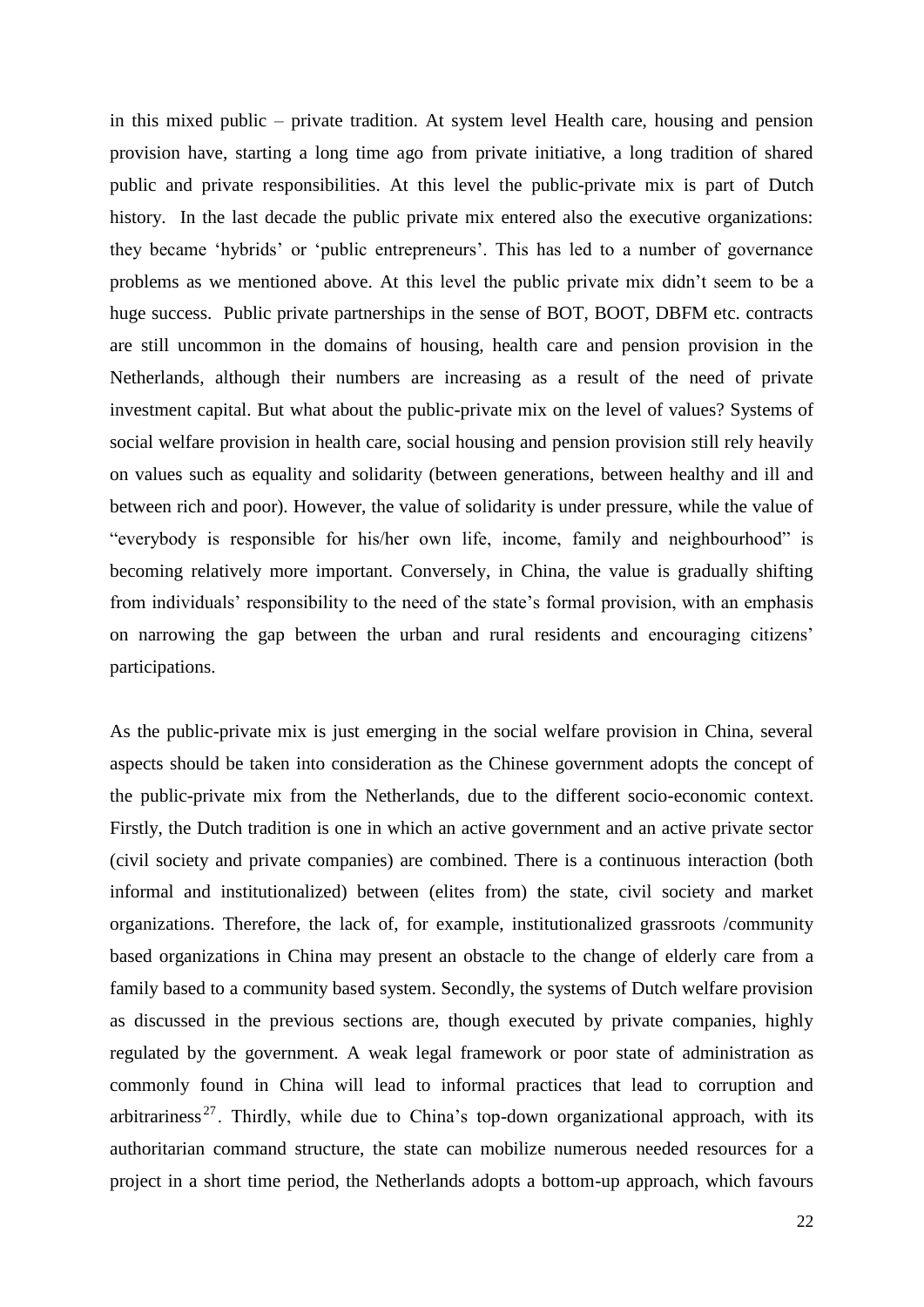negotiations and puts more emphasis on processes, in which projects take longer to plan and execute. Lastly, there are the cultural differences between both countries. Chinese citizens' values and beliefs are deeply influenced by the traditional culture in which they were brought up. As Chinese culture is deeply ingrained in Confucianism, Taoism and Buddhism, which emphasise that one should serve those in authority, and not vice-versa, this has led to Chinese citizens becoming self-reliant and hesitant to seek help from the government<sup>28</sup>.

#### **6. Further research**

Existing systems of social welfare provision are under pressure and have to be reformed in both countries. A stable transition and legitimate process requires the support of the people, which in turn requires some kind of cooperation between government, civil society and private companies. With respect to the cooperation between government en private companies, the emphasis often lies on the kind of public private partnerships between government and private companies that are commonly used in transport and infrastructure (the long term BOT, BOOT, DBFM- contracts).

In our opinion this is too limited a way to look at partnerships. First, the concept of publicprivate cooperation should also include cooperation between the state and civil society organizations. The Dutch case shows that this can be quite important for long term stability and support form society. Second, the Dutch case shows that there are other kinds of public private mixes to consider, which could be of interest when rethinking systems of social welfare provision, e.g. public regulation in combination with private execution; private initiative in combination with state guarantees; public organizations in combination with management principles from the private sector; and public-private financial risk sharing or cofinancing. Therefore, it is important to explore which public-private mixes/profiles and what kind of public-private partnerships are most appropriate in dynamic institutional contexts in which needs, demands value systems are rapidly changing and in which flexible and adaptive systems are needed? Additionally, we believe that our understanding of these partnerships might improve when researchers, advisors and/or governments take the following four questions into consideration during the "change" process, First, should the arrangement be collective, individual or mixed?; Second, should insurance be compulsory or the ones 'personal risk and responsibility'?; Third, should the public-private mix rely on formal, institutionalized provisions or informal/voluntarily arrangements? And fourth, should we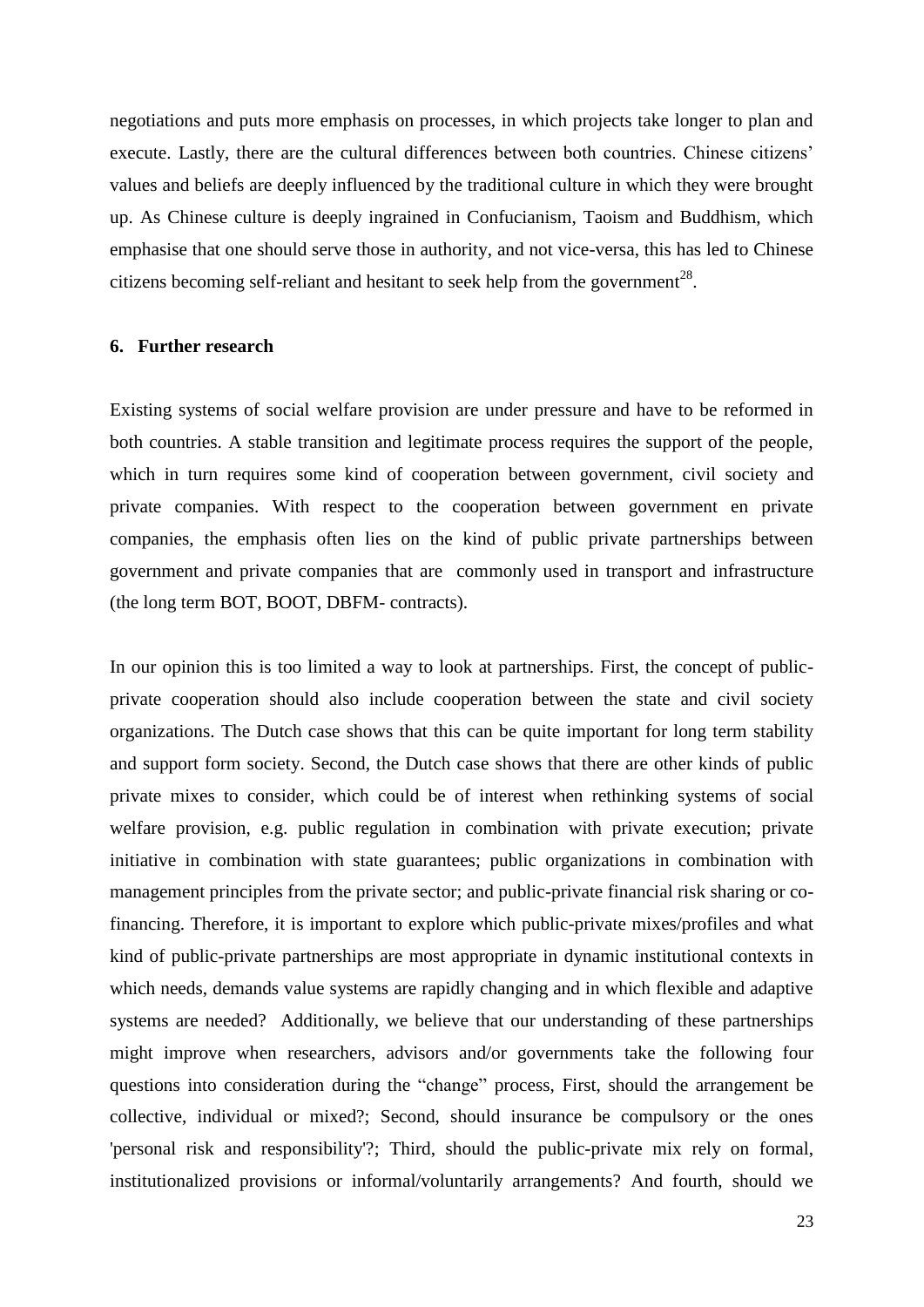search for and consider a new public-private value mix? These questions are therefore also interesting to consider for a research agenda.

#### **Notes**

**.** 

<sup>1</sup> Mok et al., *Managing social change and social policy in greater China: Welfare regimes in transition?*; Liu and Sun, "Pension reform in China," 15-28; Liu and Sun. "An apocalyptic vision of ageing in China," 354-364.

 $2$  Liu and Sun. "An apocalyptic vision of ageing in China," 354-364; Liu, "Super-aging and social security for the most elderly in China," 105-112.

<sup>3</sup> Brandsen, et al., *Wonen, zorg en pensioenen. Hervormen en verbinden*.

<sup>4</sup> Van der Wal and Zeger, *Value solidity: Differences, similarities and conflicts between the organizational values of government and business*; Bozeman, *Public values and public interest: Counterbalancing economic individualism*; Karré and Marcel, *Heads and tails: Both sides of the coin-An analysis of hybrid organizations in the Dutch waste management sector*.

<sup>5</sup> Bozeman, *All organizations are public: Comparing public and private organizations*; Bozeman, *Public values and public interest: Counterbalancing economic individualism.*

<sup>6</sup> Pesch, *The predicaments of publicness: An inquiry into the conceptual ambiguity of public administration*.

<sup>7</sup> Koppell, *The politics of quasi-government: Hybrid organizations and the dynamics of bureaucratic control*; Karré and Marcel, *Heads and tails: Both sides of the coin-An analysis of hybrid organizations in the Dutch waste management sector*.

<sup>8</sup> De Vries and Etienne, *The Routledge companion to public-private partnerships*.

<sup>9</sup> Bozeman, *Public values and public interest: Counterbalancing economic individualism*; Van der Wal and Zeger, *Value solidity: Differences, similarities and conflicts between the organizational values of government and business*.

<sup>10</sup> Asbeek Brusse and van Montfort, *Wonen, zorg en pensioenen. Hervormen en verbinden*; Brandsen, et al., N*ieuw verbindend vermogen. Een zoektocht naar nieuwe verknopingen van wonen, zorg en pensioenen*.

 $11$  Whittington, "Big strategy/small strategy," 263-268.

 $12$  De Jong et al., "Introducing public–private partnerships for metropolitan subways in China: what is the evidence?," 301-313.

<sup>13</sup> Wagstaff, *Reforming China's rural health system*.

<sup>14</sup> Eggleston et al., "Health service delivery in China: a literature review," 149-165.

<sup>15</sup> Tang et al., "The growth of private hospitals and their health workforce in China: a comparison with public hospitals," 30-41.

 $16$  Wang et al., "Evaluation on comprehensive quality of 456 doctors in township hospitals," 72-74.

<sup>17</sup> Zhang, et al., "A Study of the Cooperative Involvement and Cooperative Embedment and Its Influence of the Cooperation Efficiency: An Example from the PPPs in the Medical and Health Fields," 192-201.

<sup>18</sup> Stan et al., "Slack and the performance of state-owned enterprises," 473-495.

<sup>19</sup> Li, *The third path: the reform of Mentougou hospital, Beijing*.

 $20$  ibid

 $21$  Liu and Sun, "An apocalyptic vision of ageing in China," 354-364.

<sup>22</sup> Ministry of Civil Affairs, *The Statistical Report on Civil Affairs Matters in 2009*".

<sup>23</sup> Zuo, *Investing and Financing Public Rental Housing through PPP*".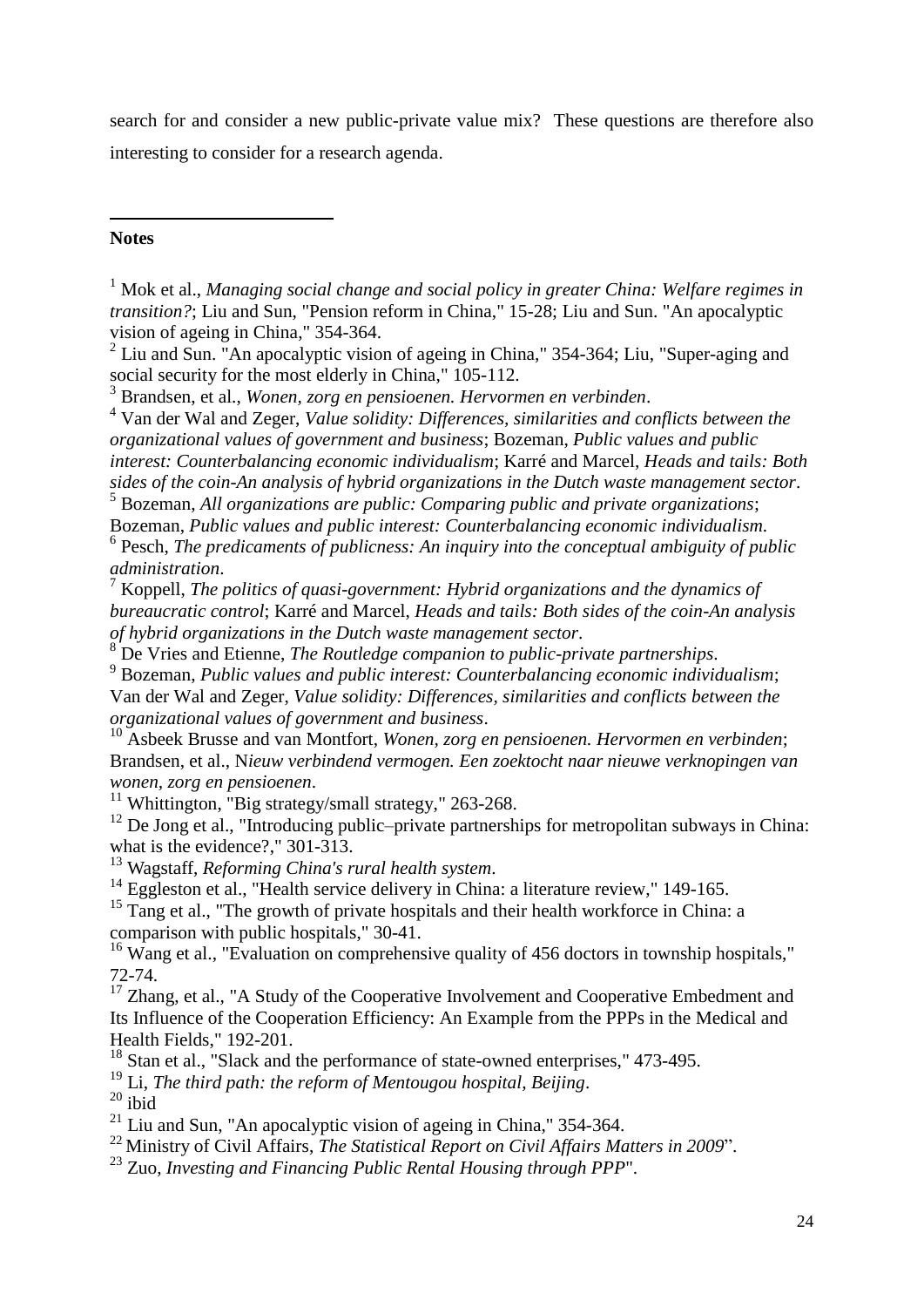$^{27}$  De Jong et al., "Introducing public–private partnerships for metropolitan subways in China: what is the evidence?," 301-313.

 $28$  Wang, "The relationship between seeking help and offering help in the Chinese society: Institutional and cultural perspectives," 19–28.

## **Notes on contributors**

1

Cor van Montfort is an associate professor at Tilburg University and program manager at The Netherlands Court of Audit. His research focuses on good governance in public-private partnerships and hybrid organizations. In the past years he worked on projects in education, social housing, pensions and partnerships for liveable cities.

Li Sun is a lecturer in Sociology and Social Policy at the University of Leeds, and an adjunct researcher at Peking University–Lincoln Institute. Meanwhile, Li also serves as consultant to UN, World Bank, and OECD. Her researches focus on urbanization issues in China including rural-urban migration, land, housing, and social welfare.

# **References**

- Asbeek Brusse, W. & C.J. van Montfort, ed. *Wonen, zorg en pensioenen. Hervormen en verbinden*. Den Haag: WRR, 2013. (in Dutch)
- Bozeman, Barry. *All organizations are public: Comparing public and private organizations*. Beard Books, (2004).
- Bozeman, Barry. *Public values and public interest: Counterbalancing economic individualism*. Georgetown University Press, (2007).
- Brandsen, T., Helderman, J.K. & C.J. van Montfort, "Nieuw verbindend vermogen. Een zoektocht naar nieuwe verknopingen van wonen, zorg en pensioenen" in: *Wonen, zorg en pensioenen. Hervormen en verbinden*, edited by Asbeek Brusse, W. & C.J. van Montfort, 129–147. Den Haag: WRR, 2013. (in Dutch)
- Chen, Qian. "A new thought for financing of public projects, the cooperative financing schemes of PPP." *Sichuan Finance*24, no. 5 (2003): 12-14. (in Chinese).
- De Jong, Martin, Rui Mu, Dominic Stead, Yongchi Ma, and Bao Xi. "Introducing public– private partnerships for metropolitan subways in China: what is the evidence?." *Journal of Transport Geography* 18, no. 2 (2010): 301-313.
- De Vries, Piet, and Etienne B. Yehoue, eds. *The Routledge companion to public-private partnerships*. Routledge, 2013.
- Eggleston, Karen, Li Ling, Meng Qingyue, Magnus Lindelow, and Adam Wagstaff. "Health service delivery in China: a literature review." *Health economics* 17, no. 2 (2008): 149-165.

 $24$  Zheng et al., "Fund Operation of Public Rental Housing Project Based on PPP," 108-113.  $25$  ibid

<sup>26</sup> Wang, *Organizing through division and exclusion: China's hukou system*, 67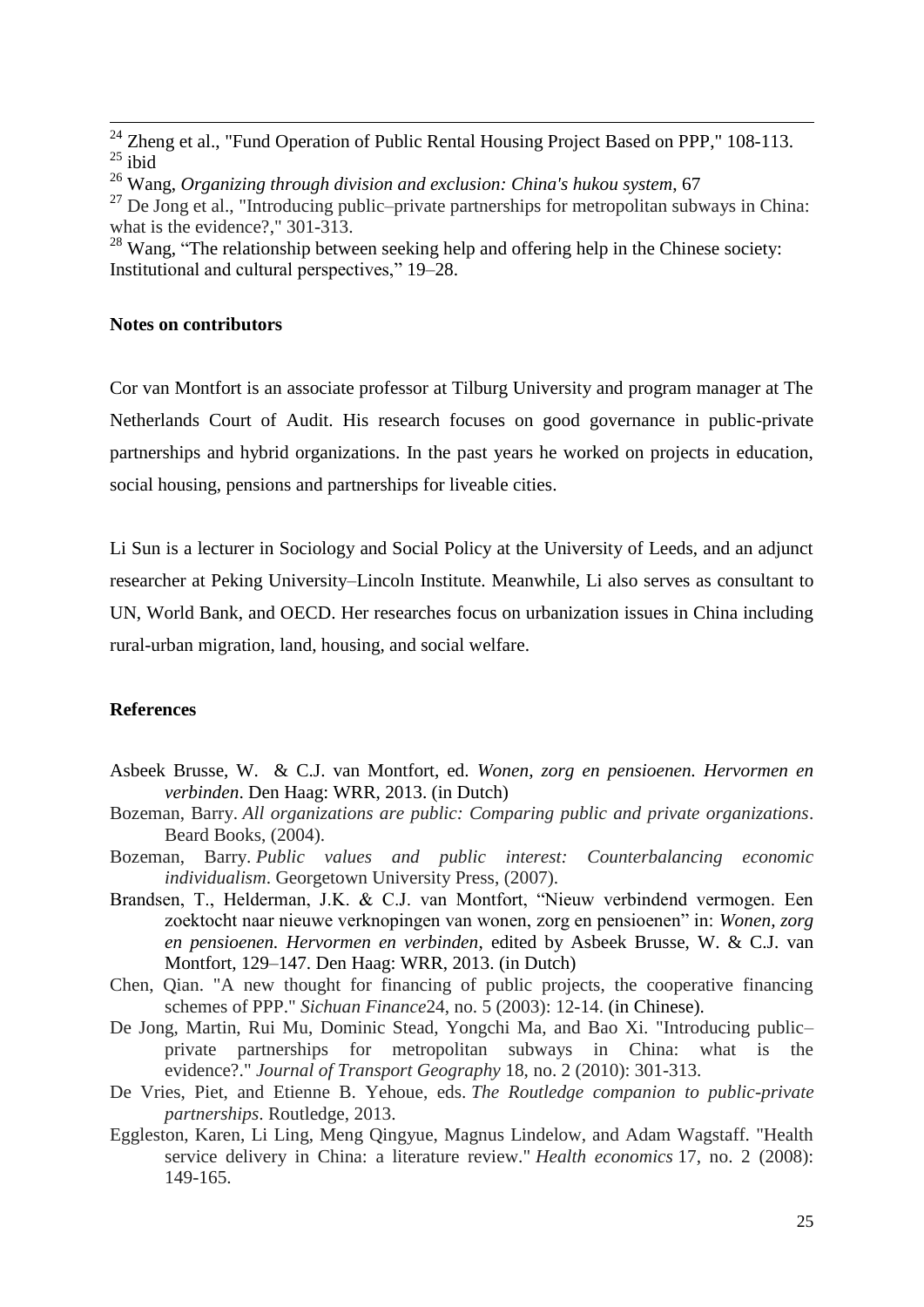- Koppell, Jonathan GS. *The politics of quasi-government: Hybrid organizations and the dynamics of bureaucratic control*. Cambridge University Press, (2006).
- Li, Buyun, and Yuzhang Wu. "The concept of citizenship in the People's Republic of China." In *Globalization and citizenship in the Asia-Pacific*, pp. 157-168. Palgrave Macmillan, London, 1999.
- Li, J. (2012). *the third path: the reform of Mentougou hospital*, Beijing: Central Radio & TV University Press (in Chinese)
- Liu, Tao. "Super-aging and social security for the most elderly in China." *Zeitschrift für Gerontologie und Geriatrie* 51, no. 1 (2018): 105-112.
- Liu, Tao, and Li Sun. "An apocalyptic vision of ageing in China." *Zeitschrift für Gerontologie und Geriatrie* 48, no. 4 (2015): 354-364.
- Liu, Tao, and Li Sun. "Pension reform in China." *Journal of aging & social policy* 28, no. 1 (2016): 15-28.
- Ministry of Civil Affairs "The Statistical Report on Civil Affairs Matters in 2009*"* (2009), accessed on February 2, 2018, http://finance.people.com.cn/nc/GB/11853946.html
- Mok, Ka Ho, and John Hudson. "Managing social change and social policy in greater China: Welfare regimes in transition?." *Social Policy and Society* 13, no. 2 (2014): 235-238.
- Karré, Philip Marcel. "Heads and tails: Both sides of the coin-An analysis of hybrid organizations in the Dutch waste management sector." (2011).
- Koppell, Jonathan GS. "The politics of quasi-government: Hybrid organizations and the dynamics of bureaucratic control." (2003).
- Pesch, Udo. *The predicaments of publicness: An inquiry into the conceptual ambiguity of public administration*. Eburon Uitgeverij BV, (2005).
- Sociaal en Cultureel Planbureau. "*Kwesties voor het kiezen. Analyses van enkele maatschappelijke thema's voor de Tweede Kamer-verkiezingen 2017." (2017).*
- Stan, Ciprian V., Mike W. Peng, and Garry D. Bruton. "Slack and the performance of stateowned enterprises." *Asia Pacific Journal of Management* 31, no. 2 (2014): 473-495.
- Tang, Chengxiang, Yucheng Zhang, Lieping Chen, and Yongqiang Lin. "The growth of private hospitals and their health workforce in China: a comparison with public hospitals." *Health policy and planning* 29, no. 1 (2013): 30-41.
- Van der Wal, Zeger "Value solidity: Differences, similarities and conflicts between the organizational values of government and business." (2008).
- Wagstaff, Adam. Reforming China's rural health system. World Bank Publications, (2009).
- Wang, S.B. "The relationship between seeking help and offering help in the Chinese society: Institutional and cultural perspectives" in: *Social work in China: A snapshot of critical issues and emerging ideas*, edited by Tsang, A.K.T., Yan, M.C., Shera, W., 19–28. Toronto: University of Toronto, China Project, 2000.
- Wang, Y. D. "BOT trap." *Global entrepreneur* 2 (2002) (in Chinese).
- Wang, G., H. Xu, et al. "Evaluation on comprehensive quality of 456 doctors in township hospitals." Journal of Health Resources 6(3) (2003): 72-74.
- Wang, Fei-Ling. *Organizing through division and exclusion: China's hukou system*. Stanford University Press, 2005.
- Whittington, Richard. "Big strategy/small strategy." *Strategic Organization* 10, no. 3 (2012): 263-268.
- Zhang, Zhe., Jia, Ming, & Wan, Difang "A Study of the Cooperative Involvement and Cooperative Embedment and Its Influence of the Cooperation Efficiency: An Example from the PPPs in the Medical and Health Fields." *Chinese Journal of Management* 2 (2009): 192-201. (in Chinese)